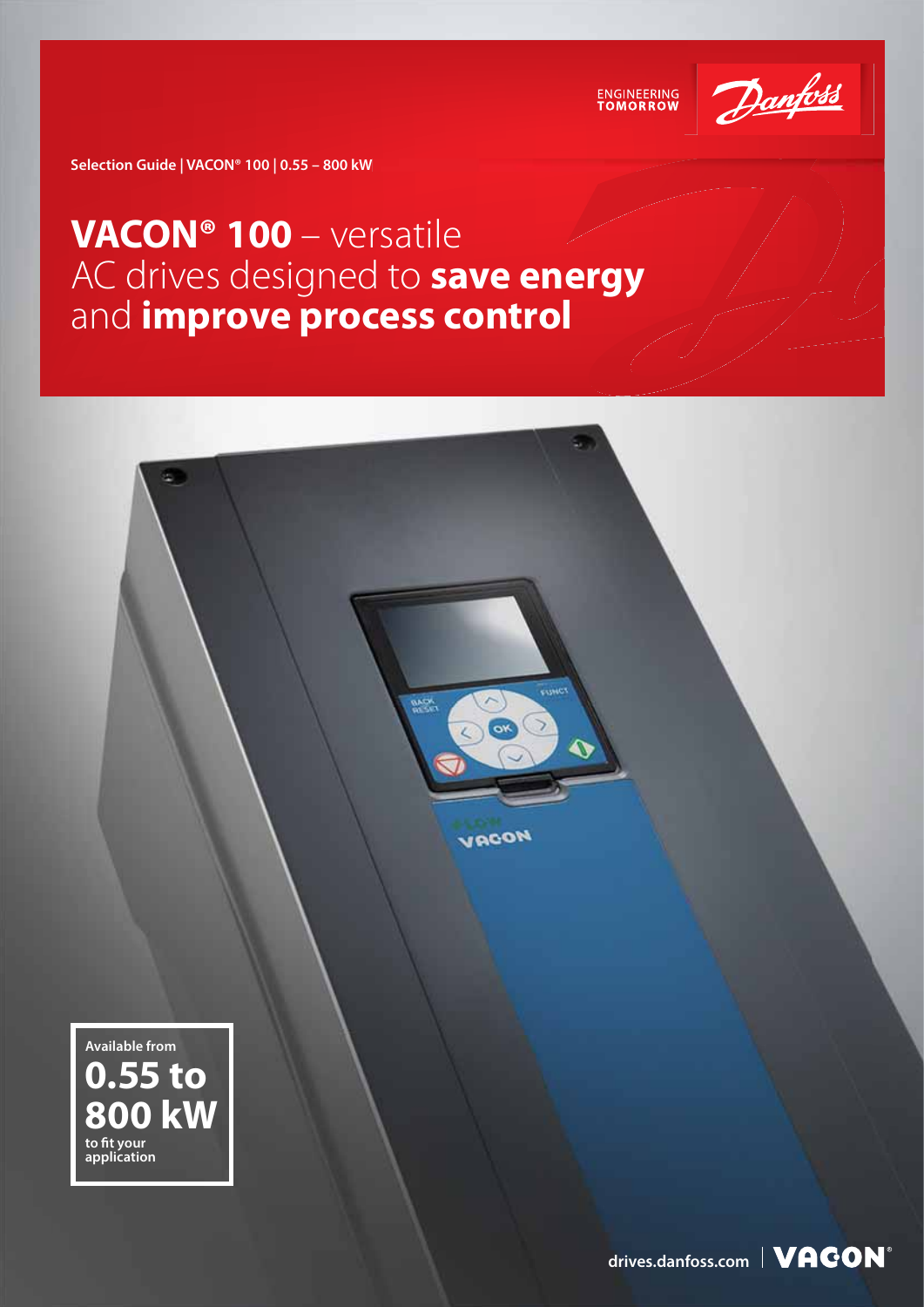

### VACON® 100 INDUSTRIAL and VACON® 100 FLOW – Innovation and high quality for your applications

VACON® 100 INDUSTRIAL and VACON® 100 FLOW AC drives are ideal for saving energy, optimizing process control and improving productivity. They are designed for multi-purpose use while remaining also user-friendly. VACON 100 INDUSTRIAL and VACON 100 FLOW are at the core of what we do – providing innovative and reliable high-quality products for key applications across various industries. They are well suited for a wide range of variable torque and constant power/torque applications including pumps, fans, compressors and conveyors. These are applications where energy efficiency and productivity improvements often result in a rapid return on project investments.



The VACON 100 INDUSTRIAL and VACON 100 FLOW are available in full power capacity up to 800 kW. All power sizes are available as drive modules. Larger power sizes are also available in a free-standing enclosed version. The enclosed version contains a wide range of configurable options as well as an innovative control compartment for safe access, without opening the main door. See more on p. 12–13.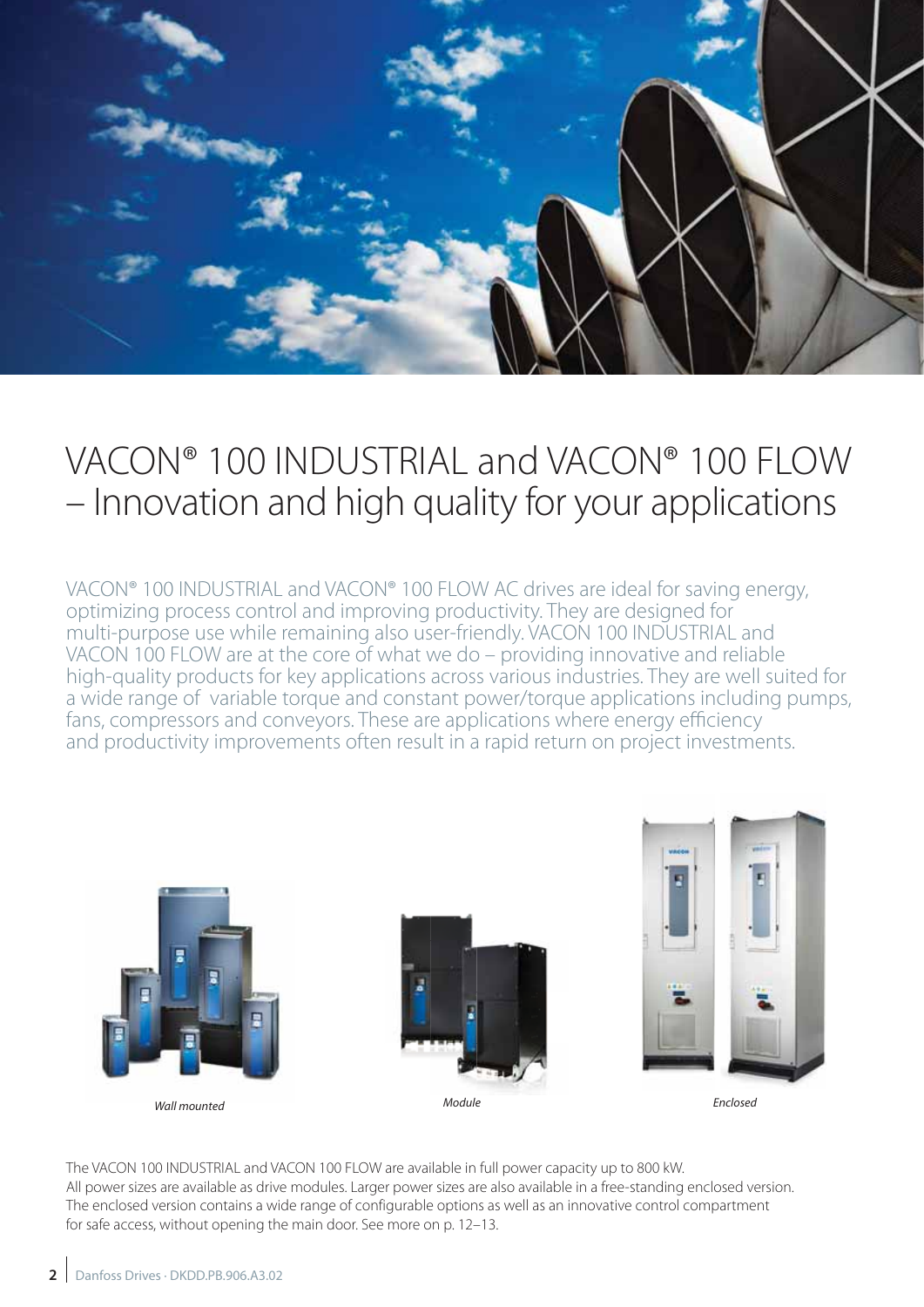

### **VACON® 100 INDUSTRIAL – one drive, extensive applications**

The VACON 100 INDUSTRIAL is a workhorse for a wide range of industrial applications. It is easy to integrate into all major control systems and is quickly adaptable to different needs. Just choose your application and let the VACON 100 INDUSTRIAL bring you clear savings. Integrated RS485 and Ethernet interfaces that support major industrial protocols save on the need for additional interface cards. For OEMs, VACON® Programming enables the built-in PLC functionality according to IEC61131-3 to integrate their own functionality in the drive. The VACON® Customizer facilitates smaller logic adaptations for special needs or retrofit situations.

### **VACON® 100 FLOW – dedicated functionality**

VACON 100 FLOW is an AC drive dedicated to improving flow control and saving energy in pumping and ventilating applications. Combining the core functionality of VACON 100 INDUSTRIAL, the VACON 100 FLOW provides specific flow-control functions to enhance pump and fan performance and protect pipes and equipment to ensure reliable operation.

VACON 100 FLOW places an emphasis on user-friendliness and functionalities created for use in pump and fan applications. For instance, standard PID control eliminates the need for an external controller by using a sensor to control pump speed. This is useful when reacting to fluctuations in demand.

### VACON® 100 product platform highlights

### **Available in the power range of:**

### **Connect to your control system**

All VACON® 100 AC drives are equipped with built-in Ethernet. This feature means that no additional options or gateways are needed to communicate with process automation. It also provides access for commissioning and maintenance through the VACON® Live configuration tool and makes local or remote monitoring possible.

### **Runs high-efficiency motors**

Select the most efficient motor for your task, with the ability to run the new high-efficiency motor technologies, such as permanent magnet and synchronous reluctance motors, for improved system efficiency.

#### **Built to last without interruption**

All VACON 100 drives use electrolytic-free DC link technology which guarantees users the longest possible lifecycle and availability. By avoiding the need to replace electrolytic capacitors – that often wear out over time – interruptions and costs are kept to a minimum.

#### **In harmony with the environment**

While saving energy with the VACON 100 range of drives, you naturally contribute to reduced emissions and pollution. Our VACON 100 portfolio fulfills key international standards and global requirements, including RoHS (lead free), EMC and Harmonics approvals.

We have also carried out a lifecycle analysis of a VACON 100 AC drive to determine its carbon footprint. During the production of one 18.5-kW VACON 100 drive, 255 kg of CO<sub>2</sub>e (carbon dioxide equivalent) emissions occur. However, when that drive is put to work in a typical fan application (compared to a two-speed electric motor), it actually saves  $24,500$  kg in  $CO<sub>2</sub>e$  emissions over a 10-year period.



Film capacitors last up to 300,000 hours – that's about 30 years of reliable operation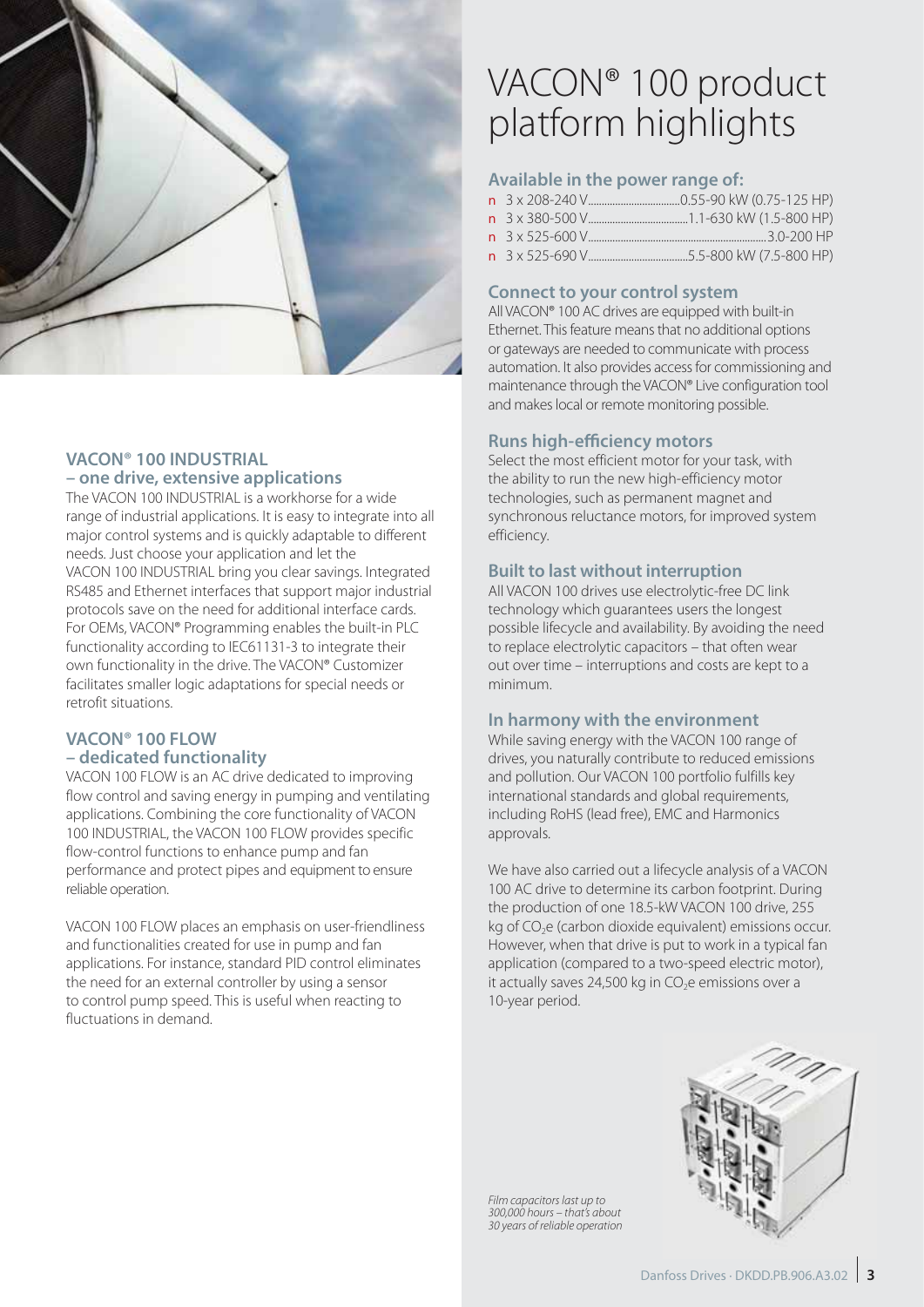## Easy to operate

### **User-friendly keypad**

The user interface is intuitive to use. You will enjoy the keypad's well-structured menu system that allows for fast commissioning and trouble-free operation.

- n Graphical and text keypad with multiple language support
- n 9 signals can be monitored at the same time on a single
- multi-monitor page and is configurable to 9, 6 or 4 signals
- **n** 3-color LED status indication on the control unit
- **n** Trend display for two signals at the same time

### **Quick set up**

Easy commissioning tools ensure a hassle-free set up whatever the application. Easy diagnostic with help in plain text is provided for each parameter, signal and fault. StartUp Wizard – for fast setup of the drive Application Selections – for easy commissioning: missioning<br>upport<br>gle<br>gnals<br>whatever<br>t is<br>e, PID, Multi Step,

n VACON 100® INDUSTRIAL – Standard, Local Remote, PID, Multi Step,

- Multi Purpose, Motor Potentiometer
- n VACON® 100 FLOW PID, Multipump single and Multipump Multidrive applications, HVAC **n** VACON® 100 FLOW – PID, Multipump single and Multipump<br>Multidrive applications, HVAC<br>All VACON 100 AC drives also feature a real-time clock that supports

calendar-based functions.

### **Easy installation**

- **n** Both IP21/UL Type 1 and IP54/UL Type 12 units require the same mounting space. Compact IP54/UL Type 12 units can be installed side-by-side to save space
- n Frame sizes MR8 through MR12 are also available as IP00/UL Open Type for cabinet installation
- n Flange-mounting option for through-hole mounting, reducing heat loss and enclosure size
- n Integrated lead-in grommets and 360-degree grounding ensure IP54/UL Type 12 and EMC compliance and lead to further cost savings
- n Enclosed drives with a wide range of integrated options ready to use

### **Drive customizer**

VACON 100 comes equipped with a built-in functionality that enables the AC drive to adapt to almost any function requiring I/O and control logic. The drive customizer function features a wide array of logical and numerical function blocks that can combine and extend standard drive functionalities, ensuring specific user requirements are met. The drive customizer does not require any special tools or training, while a fully graphical configuration can be performed using the VACON® Live configuration tool. Configurations can be copied using VACON Live as part of the normal parameter list.

### **VACON® Programming**

Machine builders or OEMs can achieve a high level of machine performance by optimizing the application with the VACON Programming software tools. These licensed tools feature built-in PLC functionality based on IEC 61131-3. You simply program and secure your own control logic into the drive.

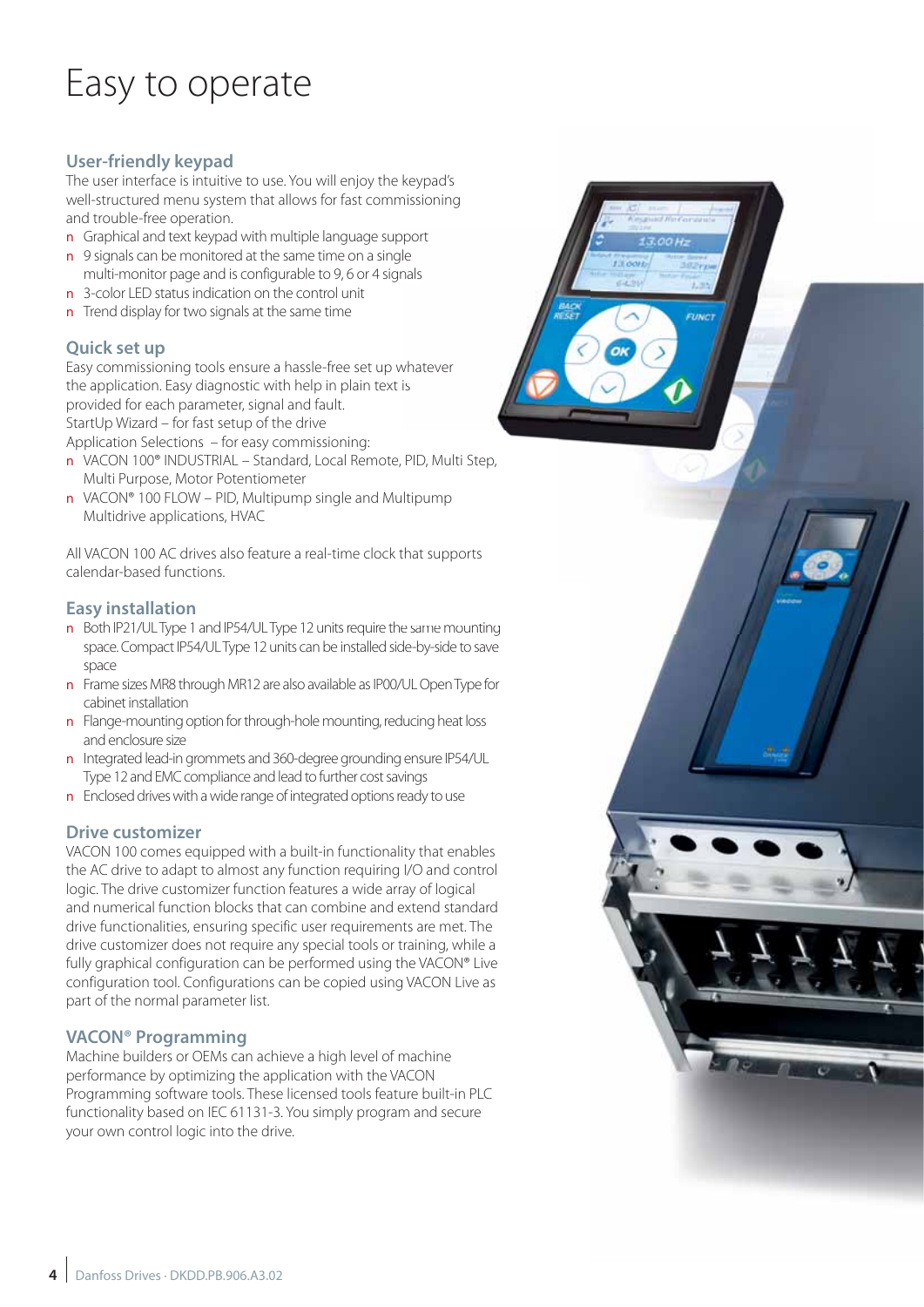

# Easy to integrate

### **Ethernet connectivity**

You don't need to purchase additional communication tools as integrated Ethernet connectivity allows remote drive access for monitoring, configuring and troubleshooting.

Ethernet protocols such as PROFINET IO, EtherNet/IP and Modbus TCP are available for all VACON® 100 drives. New Ethernet protocols are being continuously developed.

### **Fieldbus options**

- n In addition to the integrated Ethernet connectivity, the VACON 100 drives also include built-in RS485 for Modbus RTU
- n For other protocols, click-in fieldbus options facilitate integration to traditional systems for the following: PROFIBUS DP, DeviceNet, LonWorks, CANOpen and EtherCAT. This ensures increased control and monitoring with reduced cabling
- n Other communications options include: BACnet MSTP, BACnet IP, Metasys N2

### **Safe Torque Off, Safe Stop 1**

- n Safe Torque Off (STO) prevents the AC drive from generating torque on the motor shaft and prevents unintentional start-ups. The function also corresponds to an uncontrolled stop in accordance with stop category 0, EN60204-1
- n Safe Stop 1 (SS1) initiates the motor deceleration and initiates the STO function after an application-specific time delay. The function also corresponds to a controlled stop in accordance with stop category 1, EN 60204-1
- n The optional integrated STO and SS1 safety options have several advantages over standard safety technology using electromechanical switchgear. For example, separate components and the efforts required to wire and service them are no longer necessary, but the required level of safety at work is maintained

### **ATEX-certified thermistor input**

Certified and compliant with the European ATEX directive 94/9/EC, the optional integrated thermistor input is specially designed for the temperature supervision of motors that are placed in areas:

n in which potentially explosive gas, vapor, mist or air mixtures are present n with combustible dust

If over-heating is detected, the drive immediately stops feeding energy to the motor. As no external components are needed, the cabling is minimized, improving reliability and saving on both space and costs.

### **VACON® Save**

VACON Save is a savings calculator for pump, fan and compressor applications which can be used to estimate cost and energy savings. It's a great tool for customers who are looking to work out the best and most economical pump and fan solution.

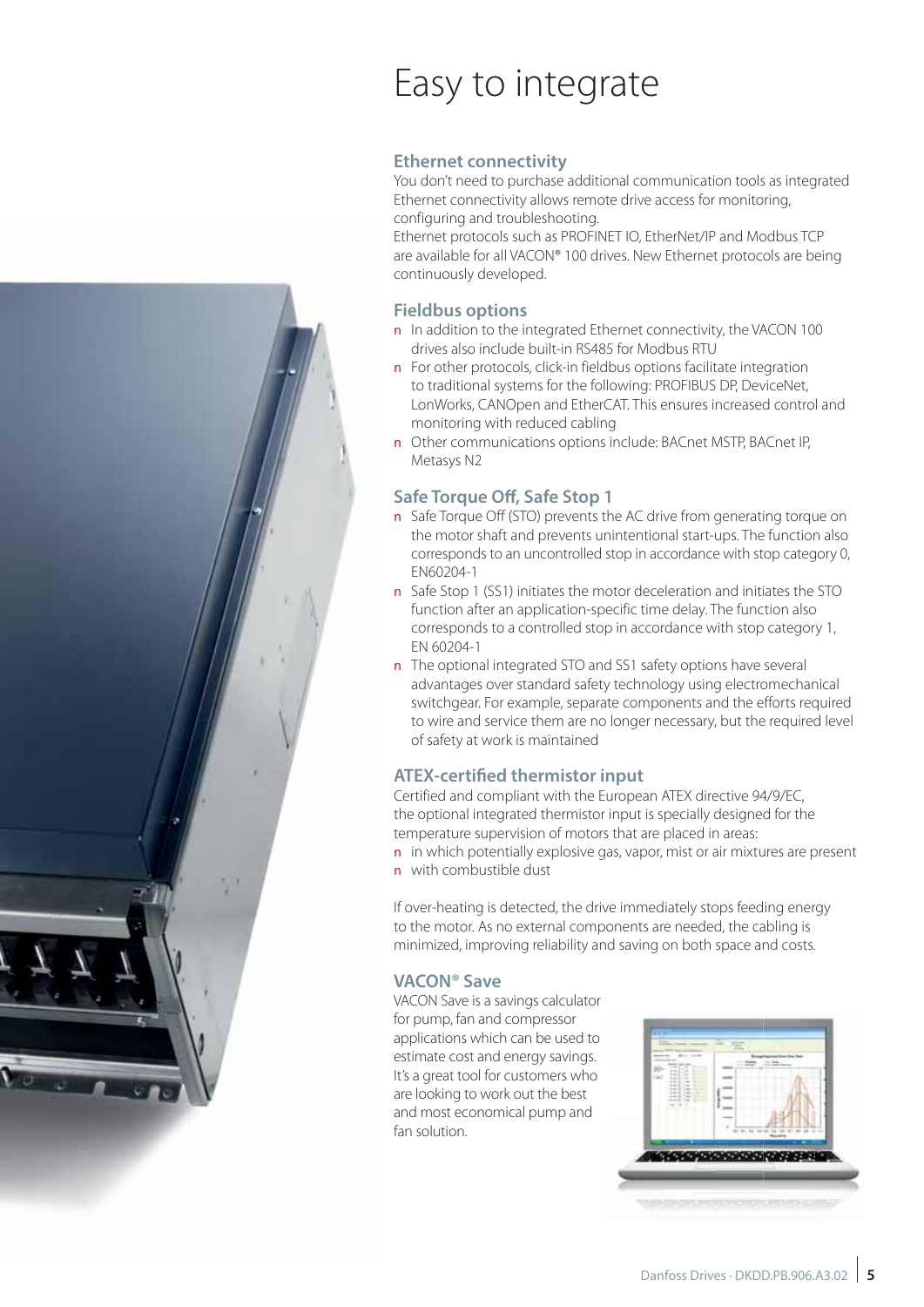

### VACON® 100 INDUSTRIAL

It may look like a traditional AC drive – but it's not. VACON® 100 INDUSTRIAL is full of smart features, dedicated for a wide range of constant power/torque applications. Benefit from functional safety with Safe Torque Off to prevent the motor from generating torque on the motor shaft, Safe Stop 1, and ATEX-certified motor over-temperature protection.

The VACON 100 INDUSTRIAL has as standard features such as built-in I/Os with 3 option slots, integrated RS485 and Ethernet-based fieldbus support and varnished boards. Easy-to-use and robust motor control features improve the reliability and efficiency of all AC motor types (induction motors, permanent magnet motors and synchronous reluctance motors).

The wall-mountable drive modules are easy to install and operate, with IP21/ UL Type1 provided as standard. Options include IP54/UL Type12 and flange (through-hole) mounting. Frame sizes MR8 through MR12 are also available as compact IP00 for easy installation to any enclosure. Enclosed drives come with a wide range of integrated options.

| Typical applications for VACON® 100 INDUSTRIAL                                                            |                                                                             |                                        |  |  |  |  |  |  |  |
|-----------------------------------------------------------------------------------------------------------|-----------------------------------------------------------------------------|----------------------------------------|--|--|--|--|--|--|--|
| <b>Process industry</b>                                                                                   | <b>Marine</b>                                                               | Industrial HVAC/Semiconductor industry |  |  |  |  |  |  |  |
| ■ Conveyors<br>Pumps and fans<br>■ Chippers, debarking drums, sawmills                                    | $\blacksquare$ Cargo pumps<br>■ Compressors<br>$\blacksquare$ Steering gear | ■ Compressors<br>Pumps and fans        |  |  |  |  |  |  |  |
| Water                                                                                                     | Chemical, oil and gas                                                       | <b>Mining and minerals</b>             |  |  |  |  |  |  |  |
| Distribution<br><b>Desalination</b><br>$\blacksquare$ Treatment<br><b>Pumps</b><br>Compressors, conveyors | Pumps and fans<br>■ Compressors                                             | Conveyors<br>Pumps and fans            |  |  |  |  |  |  |  |
| <b>Cement auxiliary drives</b>                                                                            |                                                                             |                                        |  |  |  |  |  |  |  |
| ■ Conveyors<br>Pumps and fans                                                                             |                                                                             |                                        |  |  |  |  |  |  |  |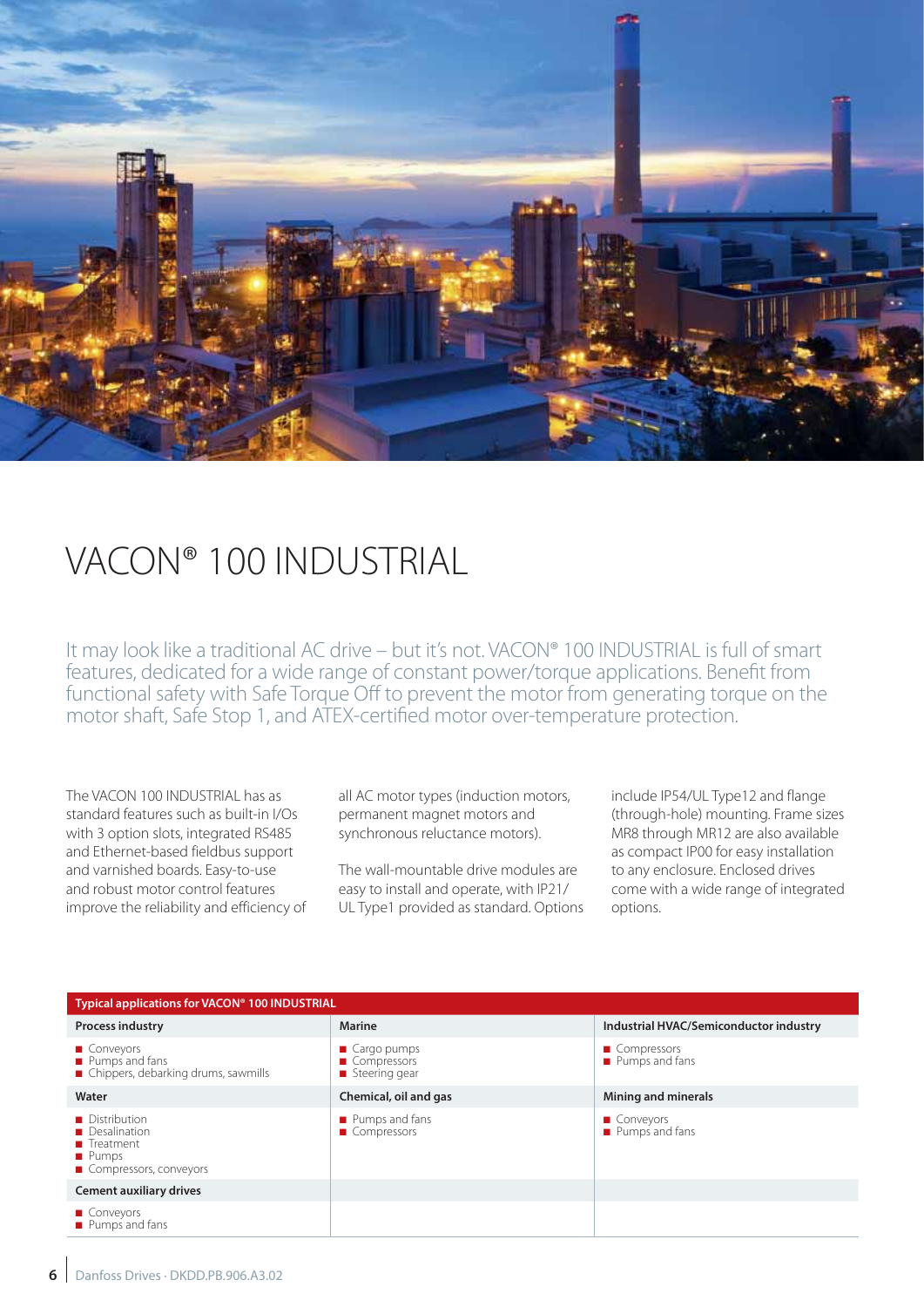

# What's in it for you

|                    | <b>Common features</b>                                                                                                                                                                                                                                                                                                      | <b>Benefits</b>                                                                                                                                                                                                                                                                 |  |  |  |
|--------------------|-----------------------------------------------------------------------------------------------------------------------------------------------------------------------------------------------------------------------------------------------------------------------------------------------------------------------------|---------------------------------------------------------------------------------------------------------------------------------------------------------------------------------------------------------------------------------------------------------------------------------|--|--|--|
|                    | Compliance with global standards                                                                                                                                                                                                                                                                                            | Global compatibility                                                                                                                                                                                                                                                            |  |  |  |
|                    | Built-in Modbus TCP/IP and Modbus RTU<br>Extensive variety of fieldbus options<br>Ethernet always included<br>- Modbus TCP/IP & BACnet/IP<br>- PROFINET IO and EtherNet/IP (Software option)<br>Ease of connectivity - multiple fieldbus options<br><b>PROFIBUS DP</b><br>■ CanOpen<br>DeviceNet<br>$\blacksquare$ EtherCAT | Most of what is needed is in-built<br>Easy integration with plant automation                                                                                                                                                                                                    |  |  |  |
|                    | Safe Torque Off, Safe Stop1, ATEX-certified thermistor input                                                                                                                                                                                                                                                                | Improves safety at work                                                                                                                                                                                                                                                         |  |  |  |
|                    | EMC compliance with integrated RFI filter<br>Integrated DC chokes                                                                                                                                                                                                                                                           | No additional accessories required                                                                                                                                                                                                                                              |  |  |  |
|                    | Conformal coating                                                                                                                                                                                                                                                                                                           | High reliability in difficult environments                                                                                                                                                                                                                                      |  |  |  |
|                    | Compact IP54/UL Type 12 with same footprint as IP21/UL Type 1<br>Flange mounting<br>Side-by-side mounting for IP54/UL Type 12                                                                                                                                                                                               | Easy and cost-effective installation                                                                                                                                                                                                                                            |  |  |  |
|                    | Standard I/O $+$ 3 free slots<br>Fieldbus options, built-in PLC capability                                                                                                                                                                                                                                                  | Reduces need for an external controller                                                                                                                                                                                                                                         |  |  |  |
|                    | High efficiency $> 97\%$ + energy optimization                                                                                                                                                                                                                                                                              | Fast investment payback, increases profits                                                                                                                                                                                                                                      |  |  |  |
|                    | Energy counter and Real-time clock with calender-based functions<br>Optimized control of cooling fan                                                                                                                                                                                                                        | Easy monitoring of energy savings<br>Reduces noise levels                                                                                                                                                                                                                       |  |  |  |
|                    | Film capacitors                                                                                                                                                                                                                                                                                                             | Extended lifespan: last up to 300,000 hours<br>- that's about 30 years of reliable operation<br>Optimized performance: always ready for immediate use<br>- no stocking problems<br>Reduced losses: cut losses by 2%<br>Environmentally friendly: contain no hazardous waste     |  |  |  |
|                    | Wide motor support                                                                                                                                                                                                                                                                                                          | Induction motor support – general purpose usage<br>PM motor support – demanding applications and high efficiency<br>SynRM motor support – cost-efficient motor and high efficiency<br>Save commissioning time<br>Plug-and-play identification run available for multiple motors |  |  |  |
|                    | Omitting encoder - sensorless vector control                                                                                                                                                                                                                                                                                | Converting simple closed loop                                                                                                                                                                                                                                                   |  |  |  |
|                    | <b>Dedicated features</b>                                                                                                                                                                                                                                                                                                   | <b>Added benefits</b>                                                                                                                                                                                                                                                           |  |  |  |
| Pumps              | 2 PID controllers with sleep mode, soft fill, jockey pump,<br>pump autoclean<br>PM and induction motor support<br>Multipump control solutions                                                                                                                                                                               | Demand-based optimization of the process for accurate process<br>control and energy saving<br>Easy selection for any motor<br>PM motor allows higher power density, less mechanics                                                                                              |  |  |  |
| Fans               | Flying start, motor switch<br>3 prohibit frequency ranges<br>PM and induction motor support                                                                                                                                                                                                                                 | Save time during process operation and maintenance<br>Fan lifetime increased due to reduced mechanical stress<br>Easy selection for any motor<br>PM motor allows higher power density $=$ energy savings                                                                        |  |  |  |
| <b>Compressors</b> | IP21/UL Type 1 and IP54/UL Type 12<br>Flange (through-hole) mounting<br>IP00 for MR8 and MR12                                                                                                                                                                                                                               | Suitable for wide installation needs<br>Easy to integrate into the machine, saving space and cost of<br>integration and cooling                                                                                                                                                 |  |  |  |
| <b>Conveyors</b>   | Load drooping, identification run without disconnecting the<br>motor from the load, mechanical brake, torque boost                                                                                                                                                                                                          | Avoid stress on mechanics<br>Easy commissioning                                                                                                                                                                                                                                 |  |  |  |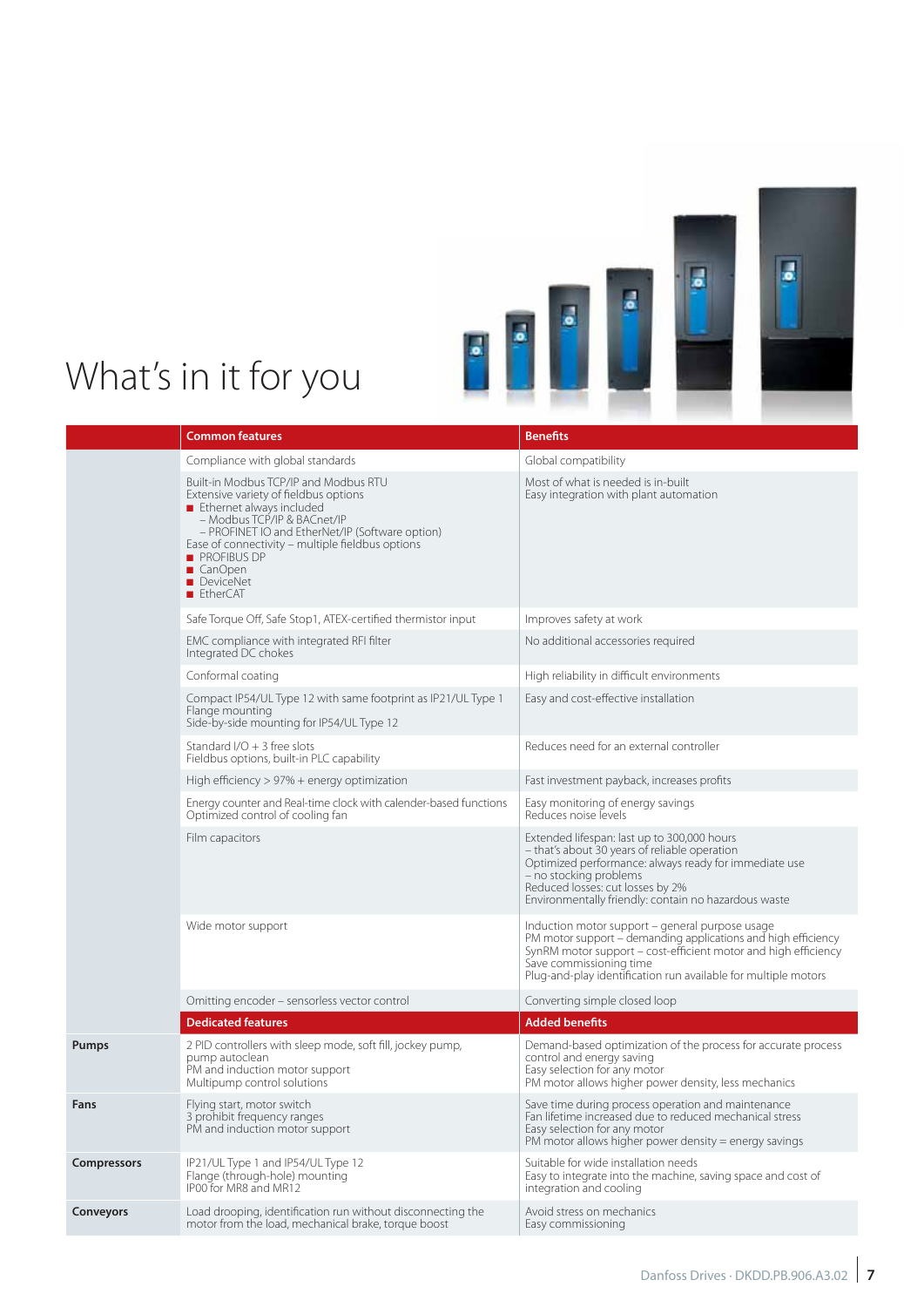

### VACON® 100 FLOW

The VACON® 100 FLOW is an AC drive dedicated to improving flow control in pumping and ventilating applications. It combines the core functionality of VACON® 100 with dedicated functions that are specifically designed with flow-control application processes in mind.

#### **Multipump control solutions**

Get the best functionality and costefficiency from your process with the VACON 100 FLOW. Choose from three Multipump control solutions, each of which offers unsurpassed control of flow and pressure.

Demand for water or ventilation fluctuates throughout the course of a day. For instance, cooling water demand in a plant may peak during the day as the plant runs at full capacity. Conversely, in the middle of

the night the plant may run at reduced capacity reducing the requirements for cooling water.

The use of several pumps instead of just a single one results in higher efficiency as several pumps share the load. This also makes the system more redundant: if one pump fails, the others can take on its load.

#### **Single drive pump system**

Multipump control is a single drive solution in which one AC drive controls the leading pump. If the demand exceeds the capabilities of the pump, additional fixed-speed pumps can be connected online directly or with a soft starter. You can choose between fixed setups and solutions in which the leading and auxiliary pumps alternate in roles to equalize wear and tear.

### **Single drive system in brief**

- n Maximum 8 pumps
- n No need for an external controller
- **n** Alternation of all pumps or only auxiliary pumps

| Typical applications for VACON <sup>®</sup> 100 FLOW |                                                |  |  |  |  |  |  |
|------------------------------------------------------|------------------------------------------------|--|--|--|--|--|--|
| Industrial water treatment                           | <b>General industry</b>                        |  |  |  |  |  |  |
| Cooling water systems<br><b>Boiler water systems</b> | ■ Compressors<br>$\blacksquare$ Pumps and fans |  |  |  |  |  |  |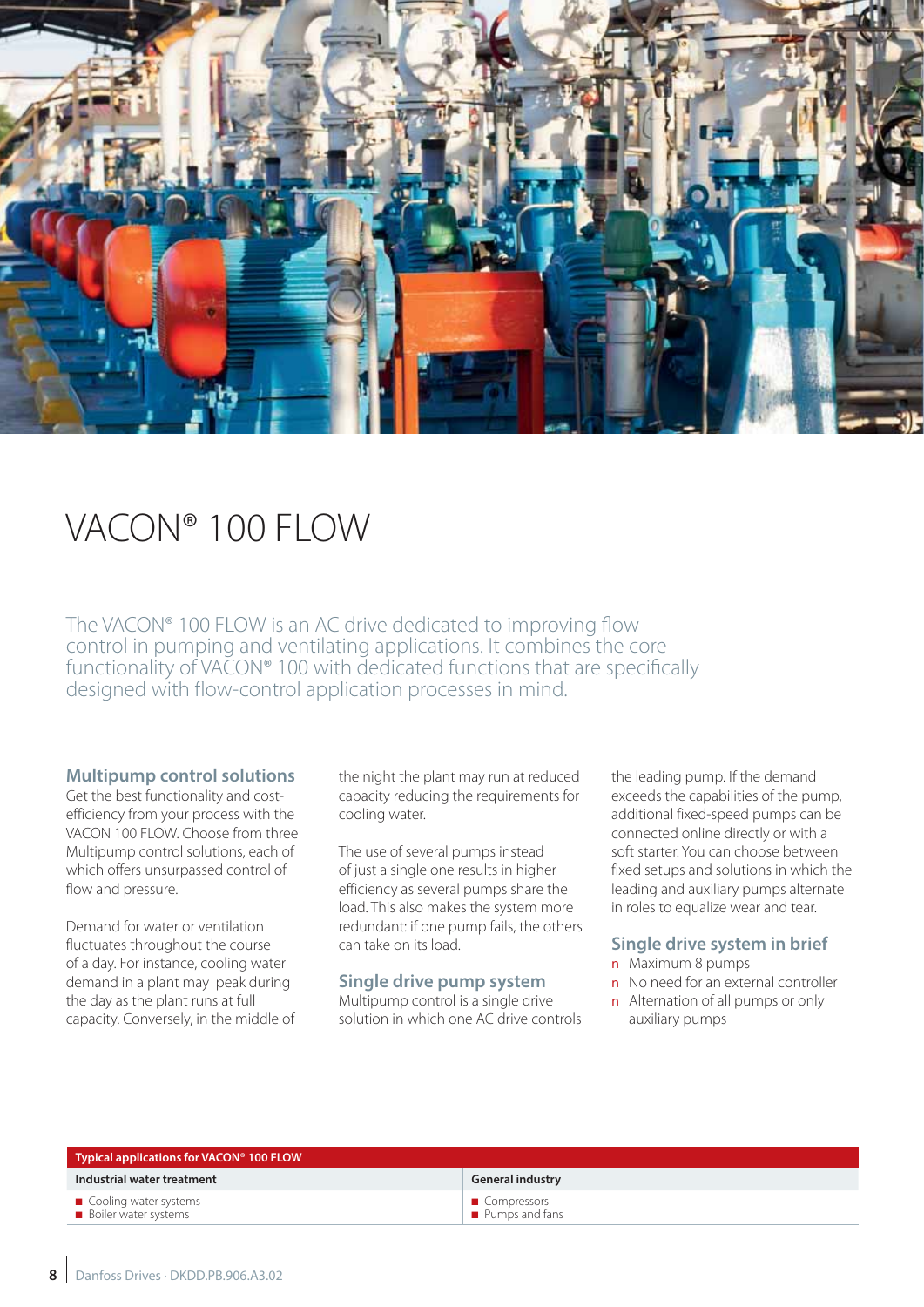

#### **Multidrive pump systems**

In Multimaster technology, separate AC drives control each pump. The integrated RS485 interface allows the drives to communicate without the need for any external controller. As demand increases, the leading drive increases its speed until the capacity is exceeded, at which point the excess load is transferred to the next drive in the series. This method ensures pumps start and stop smoothly, and reduces the need for additional control wiring, motor protection relay and contactors.

Multifollower mode follows the same principle as Multimaster in that separate AC drives control each pump. Where this system differs is that, as demand increases and the lead drive's capacity is exceeded, the system brings additional parallel drives into operation.

This ensures that all pumps run at the same operating speed, reducing noise and general stress, thus improving reliability.

#### **Multidrive systems in brief**

- n Maximum 8 pumps
- n No need for an external controller
- n Communication between drives using integrated RS485

### What's in it for you – dedicated pump, fan and compressor features

|                    | <b>Dedicated features</b>                                                                                                                   | <b>Added benefits</b>                                                                                                                                                                                  |
|--------------------|---------------------------------------------------------------------------------------------------------------------------------------------|--------------------------------------------------------------------------------------------------------------------------------------------------------------------------------------------------------|
| <b>Pumps</b>       | 2 PID controllers with sleep mode, soft fill, jockey pump, pump<br>autoclean, PM and induction motor support<br>Multipump control solutions | Demand-based optimization of the process for accurate process<br>control and energy saving<br>Easy selection for any motor<br>PM motor allows higher power density, less mechanics                     |
| Fans               | Flying start, motor switch<br>3 prohibit frequency ranges<br>PM and induction motor support                                                 | Save time during process operation and maintenance<br>Fan lifetime increased due to reduced mechanical stress<br>Easy selection for any motor<br>PM motor allows higher power density = energy savings |
| <b>Compressors</b> | IP21/UL Type 1 and IP54/UL Type 12<br>Flange (through-hole) mounting<br>IP00 for MR8 and MR12                                               | Suitable for wide installation needs<br>Easy to integrate into the machine, saving space and cost of<br>integration and cooling                                                                        |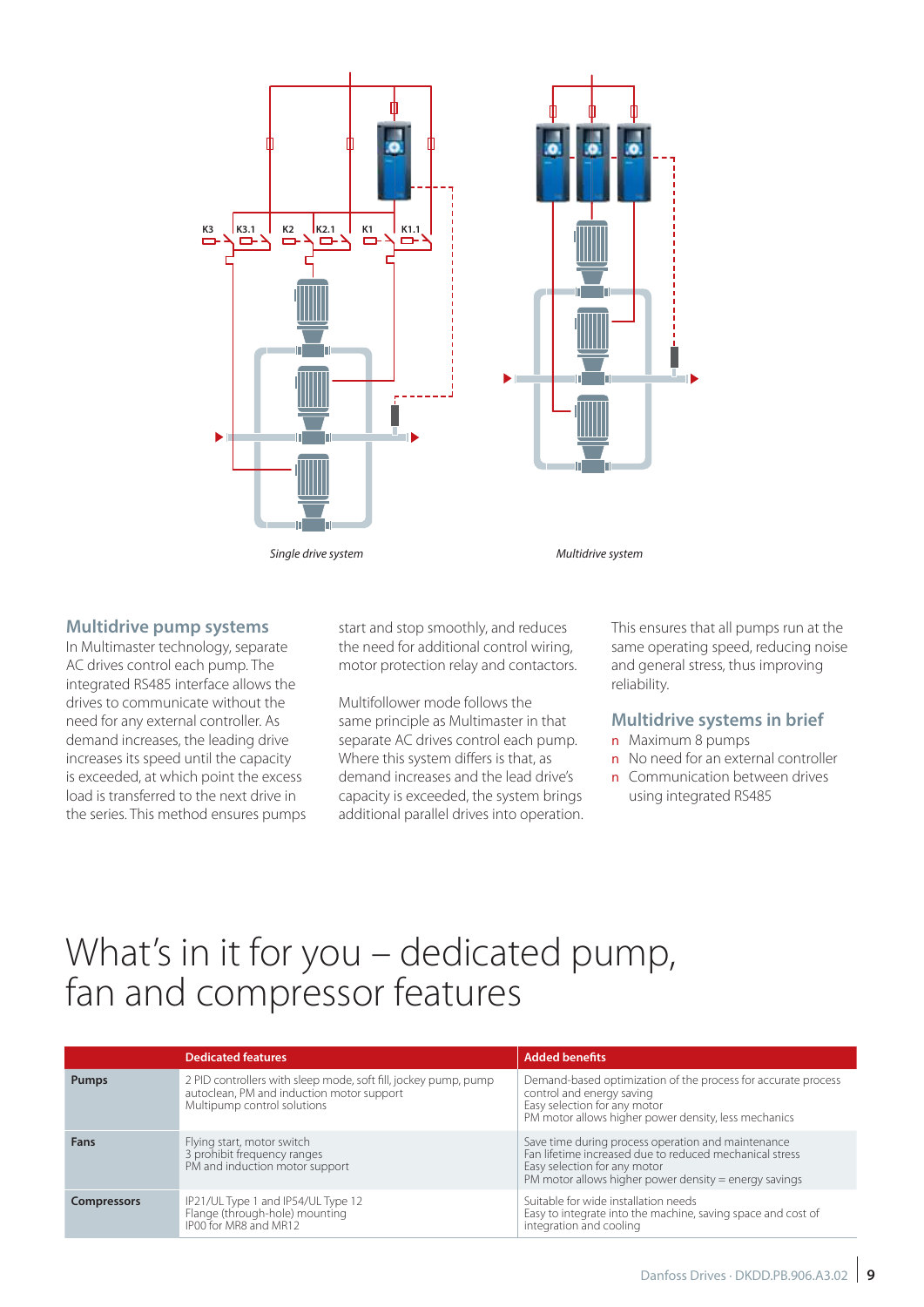

# VACON® 100 wall-mounted drives

The VACON® 100 wall-mounted drives are compact and comprehensive drive packages, with all the necessary components integrated in a single drive. VACON 100 wall-mounted drives are available in IP21/UL Type 1 or IP54/UL Type 12. They are available at 230 V, 500 V and 690 V.



### **Features**

- n Conformal coating
- **n** IP54/UL Type 12 has the same footprint as IP21/UL Type 1
- n Flange mounting
- n Side-by-side mounting for IP54/UL Type 12
- n Integrated DC choke and EMC filters
- n Integrated brake chopper standard in frames MR4 to MR6

### **Benefits**

- n Reduced installation space and costs
- **n** Higher reliability in demanding environments

#### **Power range**

| 3 x 525-600 V3.0-200 HP |
|-------------------------|
|                         |
|                         |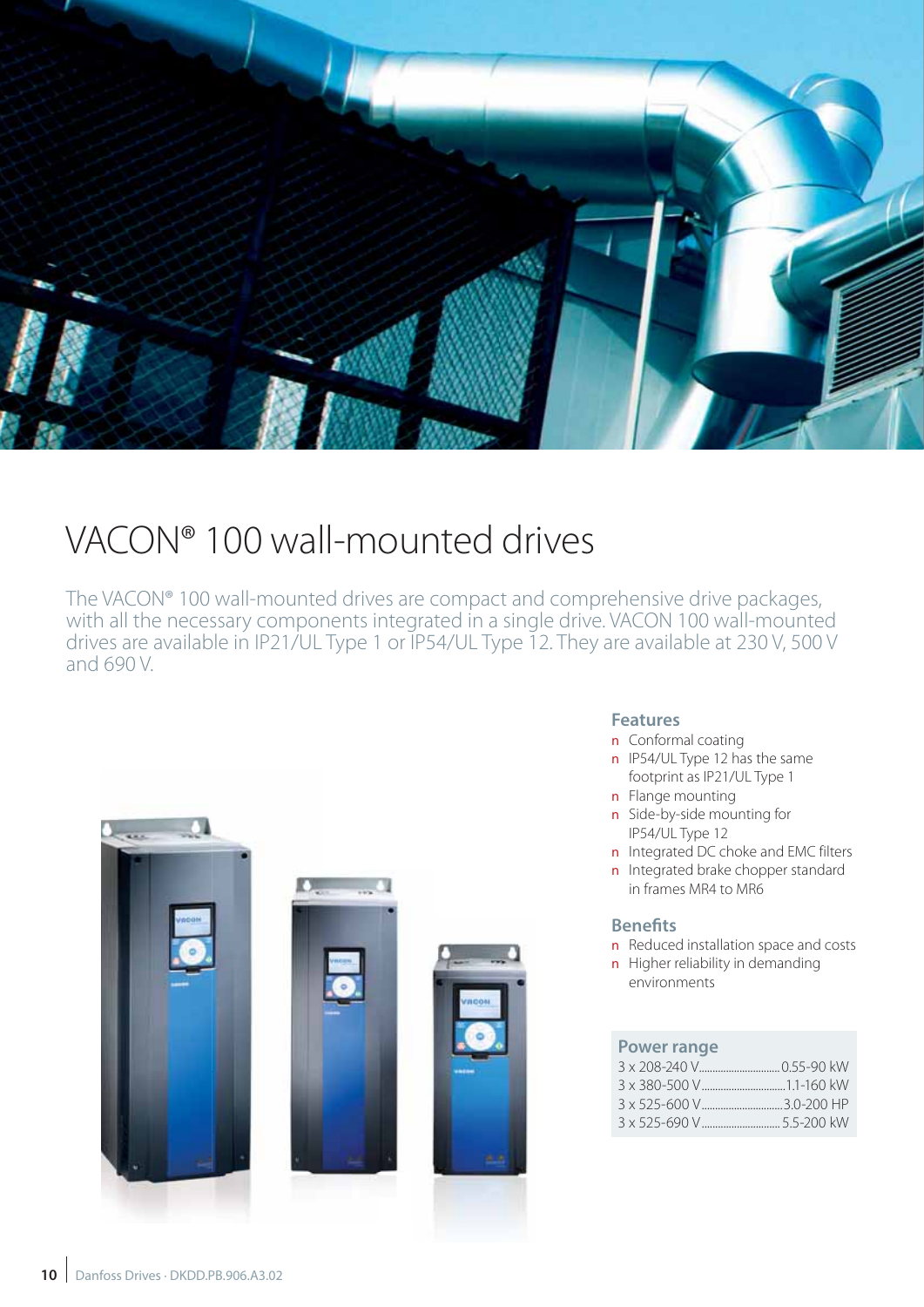

# VACON® 100 drive modules

VACON® 100 IP00 drive modules are intended for installation into any enclosure. Module installation in standard enclosures is easy due to the compact design.

VACON 100 drive modules start at frame size MR8 and go up to frame MR12. The modules contain all necessary components including DC chokes and brake choppers (optional). Module frame sizes MR10 and MR12 have an options module that can house optional output filters and brake choppers. The options are integrated in the main cooling channel.



### **Features**

- n Wide power range using only four frames
- n Integrated DC chokes
- n Integrated brake chopper (optional)
- n Integrated output filters (optional)
- n Options module for easy integration (frames MR10 and MR12)
- n Remotely mountable control box
- n IP54 main cooling channel

#### **Benefits**

- n Reduced installation space and costs
- n Easier integration
- **n** Improved reliability by separating the main cooling air flow from the rest of the drive electronics

### **Power range**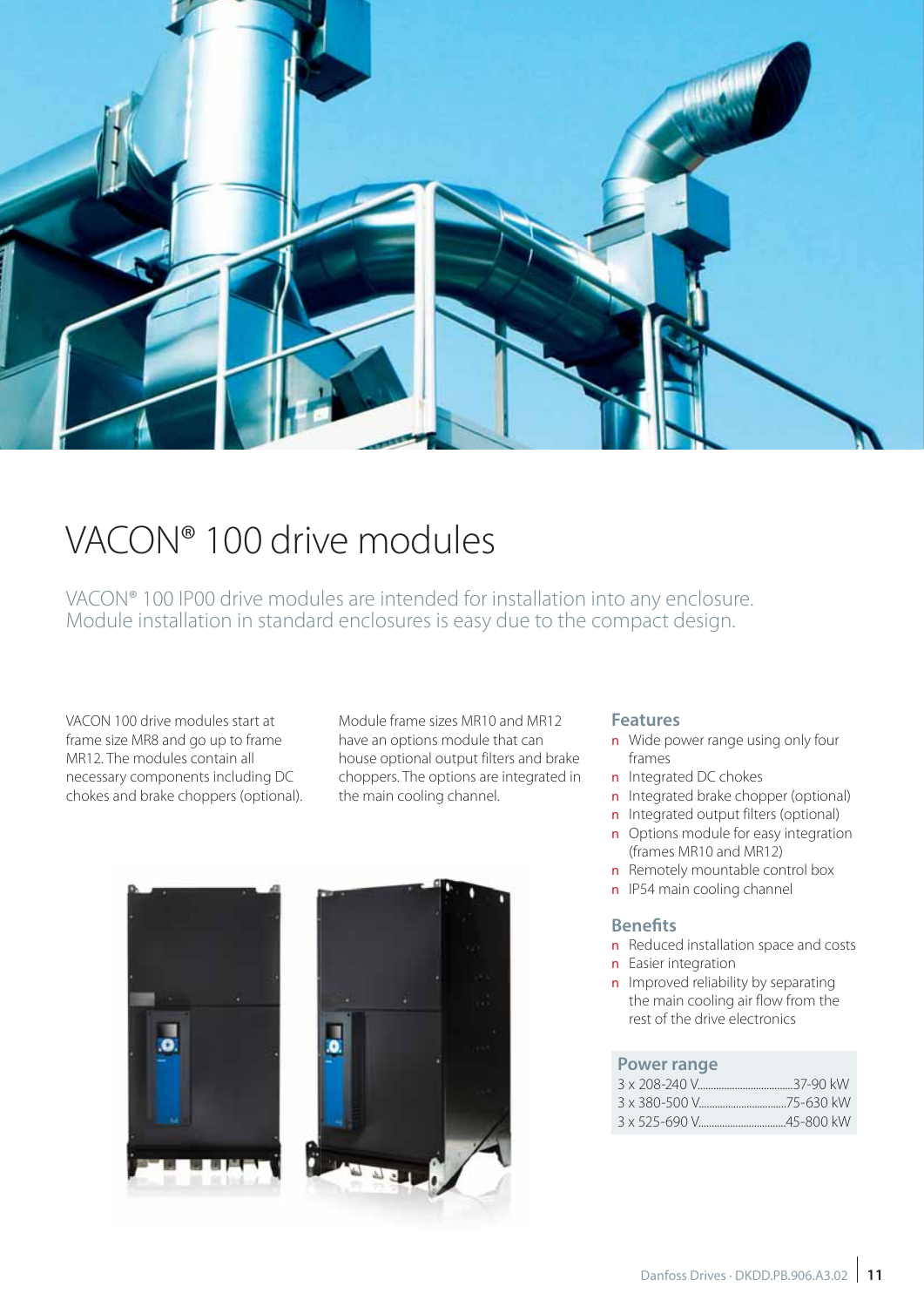

### VACON® 100 enclosed drives

The VACON 100® enclosed drives are designed to meet the most demanding requirements for flexibility, robustness, compactness and service-friendliness. They are a smart choice for many applications and available from 75 to 630 kW at 380-500 V and 75 to 800 kW at 525-690 V.

### **Proven solution**

Our VACON 100 enclosed drives are compact and tested to meet harsh operating conditions. They can be installed in many different standard applications such as pumps or conveyors. The innovative air-cooling channel ensures reliable thermal handling of the enclosure and provides extended lifetime of the drive with trouble-free operation in tough environments. Approved EMC solutions ensure reliable operation of the drive without disturbing other electrical equipment.

The VACON 100 Enclosed drives are configurable with power, control and enclosure options to meet the needs of the application. Output filter options, input disconnects and brake choppers are integrated into the cabinet solution eliminating the need for additional equipment outside of the enclosure. Power options, such as output filters, are integrated into the air-cooling solution and provide a thermally proven cabinet design.

#### **Features**

- **n** Separate cooling air channel
- n Common mode and dU/dt filters integrated in cooling air channel
- **n** Back channel cooling option available
- n Fast acting aR input fuses as standard
- n Integrated output filters and fuse switch as options

#### **Benefits**

- n IP54/UL without derating
- n Reduced installation space and costs
- n Higher reliability in demanding environments
- n Safe, complete, integrated solution

### **Power range**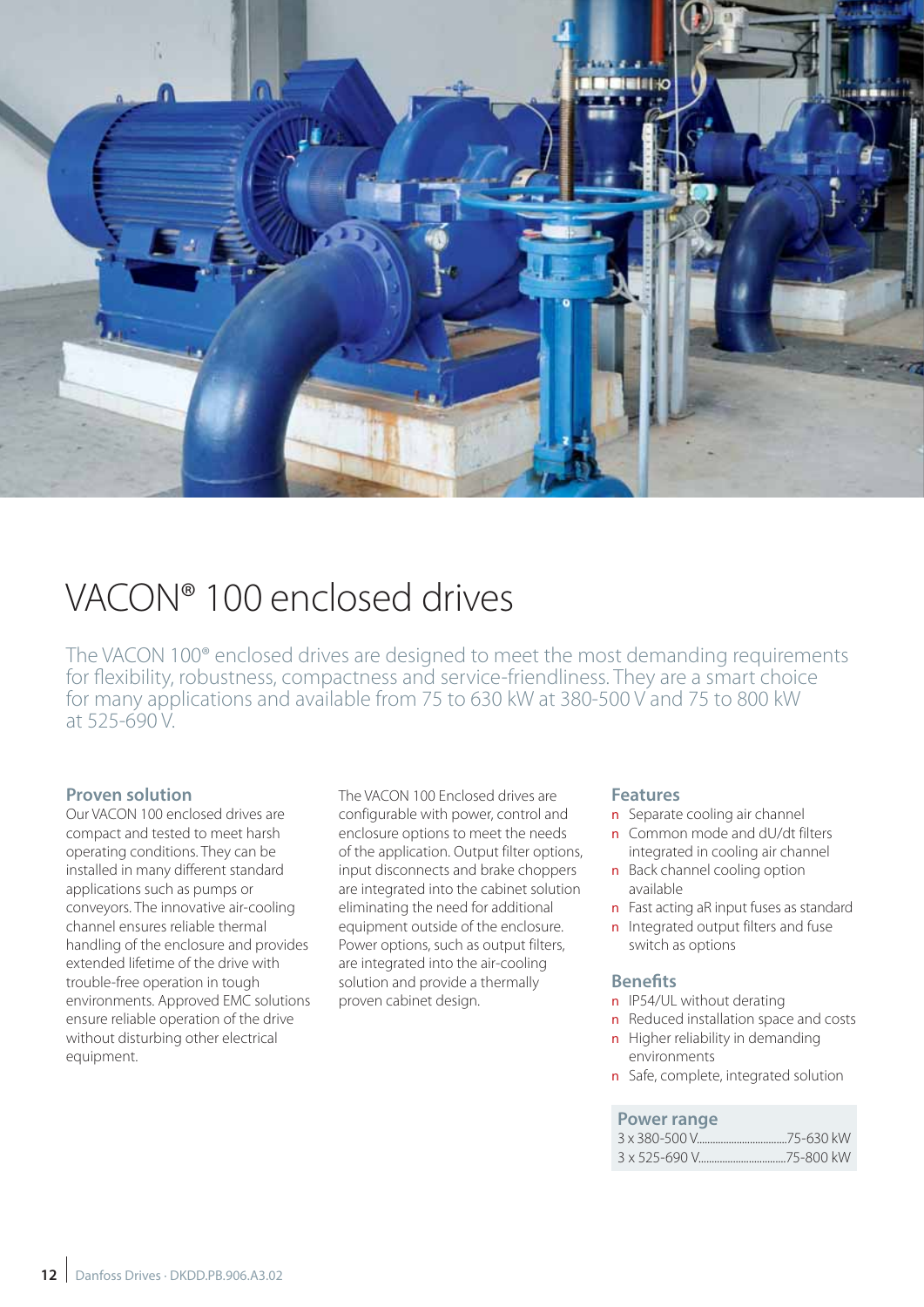### **Features**

- **n** Configured to order with pre-engineered options
- **n** Door-mounted control compartment separate from the main drive
- n I/O wired to standard terminal blocks
- n Dedicated area for signal lights and control switches
- n All components accessible from the front of the enclosure

### **Benefits**

- **n** Standard product configured to user's needs
- **n** Safe accessibility to controls
- **n** Easier installation
- n Complete solutions
- **n** Faster commissioning and serviceability



### **Flexible interface**

VACON 100® enclosed drives feature an accessible door-mounted control compartment for the relay, auxiliary

terminals and other control options. All standard I/O are wired to control terminal blocks simplifying the installation and commissioning. The

control door has a dedicated area for signal lights and switches based on the product configuration options.







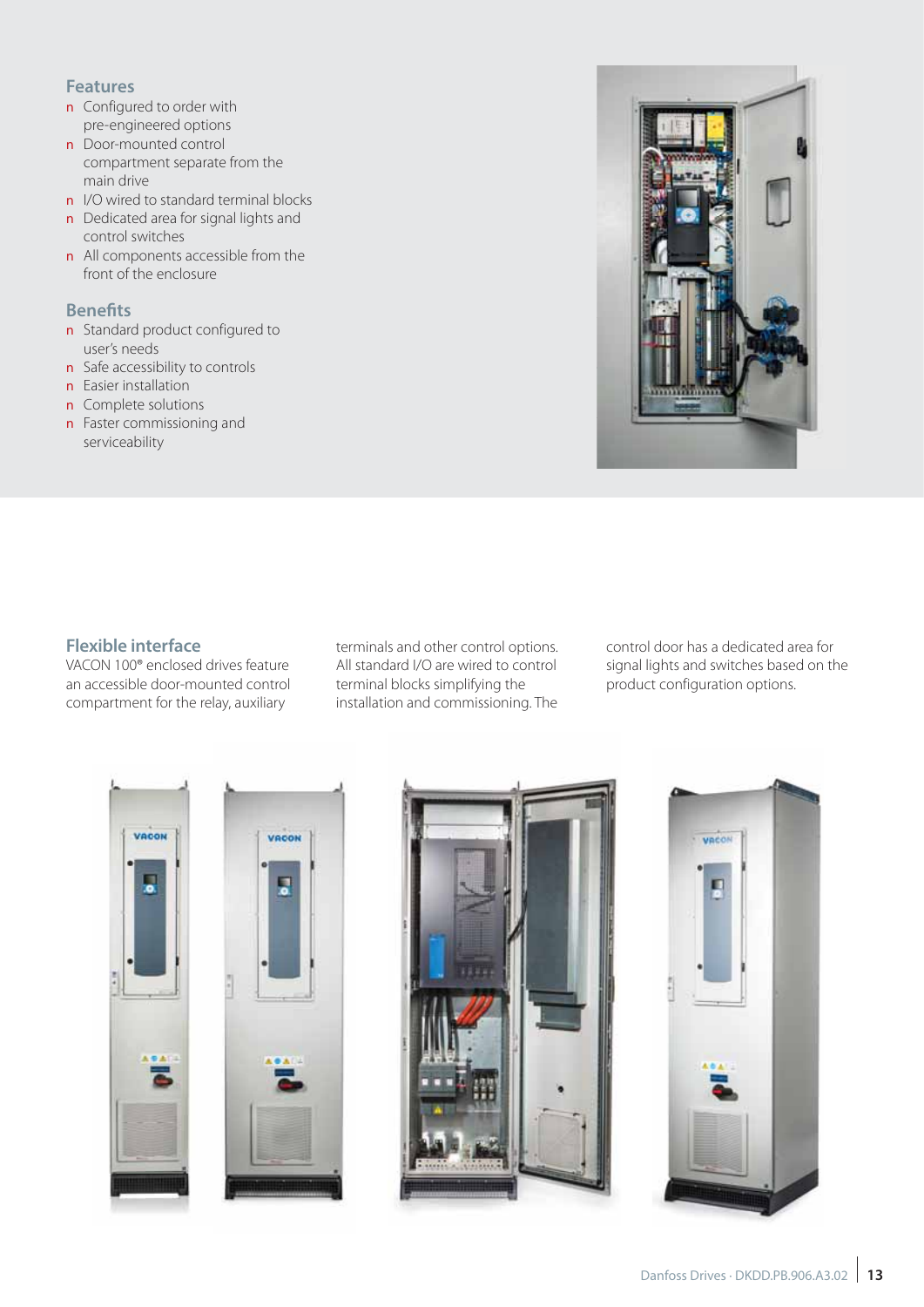## Power ratings

### **Power range 208-240 V / VACON® 100 INDUSTRIAL, VACON® 100 FLOW**

| <b>Mains voltage</b><br>208-240 V, 50-60 Hz |        |          | Low overload (10% overloadability)<br>-INDUSTRIAL, -FLOW   |                                             |                                                         | High overload (5% overloadability)<br>-INDUSTRIAL          |                                                |                                                         |                          |                          |  |
|---------------------------------------------|--------|----------|------------------------------------------------------------|---------------------------------------------|---------------------------------------------------------|------------------------------------------------------------|------------------------------------------------|---------------------------------------------------------|--------------------------|--------------------------|--|
|                                             |        | drive    | <b>Loadability</b>                                         |                                             | <b>Motor shaft power</b>                                |                                                            | <b>Motor shaft power</b><br><b>Loadability</b> |                                                         | <b>Max</b>               |                          |  |
| <b>AC drive type</b>                        | Module | Enclosed | 40 °C<br>continuous<br>current<br><sup>1</sup> Lout<br>[A] | 230V<br>supply<br>power 40 °C<br>LO<br>[kW] | <b>NEC 230 V</b><br>supply<br>power 40 °C<br>LO<br>[HP] | 50 °C<br>continuous<br>current<br><sup>1</sup> Hout<br>[A] | 230V<br>supply<br>power 50 °C<br>HO<br>[kW]    | <b>NEC 230 V</b><br>supply<br>power 50 °C<br>HO<br>[HP] | current<br>Is(2s)<br>[A] | <b>Enclosure</b><br>size |  |
| VACON 0100-3L-0003-2-xxxx                   |        |          | 3.7                                                        | 0.55                                        | 0.75                                                    | 2.6                                                        | 0.37                                           | 0.5                                                     | 5.2                      |                          |  |
| VACON 0100-3L-0004-2-xxxx                   |        |          | 4.8                                                        | 0.75                                        |                                                         | 3.7                                                        | 0.55                                           | 0.75                                                    | 7.4                      |                          |  |
| VACON 0100-3L-0007-2-xxxx                   |        |          | 6.6                                                        | 1.1                                         | 1.5                                                     | 4.8                                                        | 0.75                                           |                                                         | 9.6                      | MR4                      |  |
| VACON 0100-3L-0008-2-xxxx                   |        |          | 8                                                          | 1.5                                         | $\overline{2}$                                          | 6.6                                                        | 1.1                                            | 1.5                                                     | 13.2                     |                          |  |
| VACON 0100-3L-0011-2-xxxx                   |        |          | 11                                                         | 2.2                                         | 3                                                       | 8                                                          | 1.5                                            | $\overline{2}$                                          | 16                       |                          |  |
| VACON 0100-3L-0012-2-xxxx                   |        |          | 12.5                                                       | 3                                           | $\overline{4}$                                          | 9.6                                                        | 2.2                                            | 3                                                       | 19.6                     |                          |  |
| VACON 0100-3L-0018-2-xxxx                   |        |          | 18                                                         | 4                                           | 5                                                       | 12.5                                                       | 3                                              | $\overline{4}$                                          | 25                       |                          |  |
| VACON 0100-3L-0024-2-xxxx                   |        |          | 24                                                         | 5.5                                         | 7.5                                                     | 18                                                         | $\overline{4}$                                 | 5                                                       | 36                       | MR <sub>5</sub>          |  |
| VACON 0100-3L-0031-2-xxxx                   |        |          | 31                                                         | 7.5                                         | 10                                                      | 25                                                         | 5.5                                            | 7.5                                                     | 46                       |                          |  |
| VACON 0100-3L-0048-2-xxxx                   |        |          | 48                                                         | 11                                          | 15                                                      | 31                                                         | 7.5                                            | 10                                                      | 62                       | MR6                      |  |
| VACON 0100-3L-0062-2-xxxx                   |        |          | 62                                                         | 15                                          | 20                                                      | 48                                                         | 11                                             | 15                                                      | 96                       |                          |  |
| VACON 0100-3L-0075-2-xxxx                   |        |          | 75                                                         | 18.5                                        | 25                                                      | 62                                                         | 15                                             | 20                                                      | 124                      |                          |  |
| VACON 0100-3L-0088-2-xxxx                   |        |          | 88                                                         | 22                                          | 30                                                      | 75                                                         | 18.5                                           | 25                                                      | 150                      | MR7                      |  |
| VACON 0100-3L-0105-2-xxxx                   |        |          | 105                                                        | 30                                          | 40                                                      | 88                                                         | 22                                             | 30                                                      | 176                      |                          |  |
| VACON 0100-3L-0140-2-xxxx                   | $*$    |          | 140                                                        | 37                                          | 50                                                      | 114                                                        | 30                                             | 40                                                      | 210                      |                          |  |
| VACON 0100-3L-0170-2-xxxx                   | $*$    |          | 170                                                        | 45                                          | 60                                                      | 140                                                        | 37                                             | 50                                                      | 280                      | MR8                      |  |
| VACON 0100-3L-0205-2-xxxx                   | $*$    |          | 205                                                        | 55                                          | 75                                                      | 170                                                        | 45                                             | 60                                                      | 340                      |                          |  |
| VACON 0100-3L-0261-2-xxxx                   | $*$    |          | 261                                                        | 75                                          | 100                                                     | 211                                                        | 55                                             | 75                                                      | 410                      | MR9                      |  |
| VACON 0100-3L-0310-2-xxxx                   | $\ast$ |          | 310                                                        | 90                                          | 125                                                     | 251                                                        | 75                                             | 100                                                     | 502                      |                          |  |

\* IP00, IP21 and IP54

### **Power range 380-500 V / VACON® 100 INDUSTRIAL, VACON® 100 FLOW**

| <b>Mains voltage</b><br>380-500 V, 50-60 Hz |              |                       |                                                                   | Low overload<br>-INDUSTRIAL, -FLOW          |                                                         |                                                            | <b>High overload</b><br>-INDUSTRIAL         |                                                         |                          |                          |  |
|---------------------------------------------|--------------|-----------------------|-------------------------------------------------------------------|---------------------------------------------|---------------------------------------------------------|------------------------------------------------------------|---------------------------------------------|---------------------------------------------------------|--------------------------|--------------------------|--|
|                                             |              |                       | <b>Loadability</b><br><b>Motor shaft power</b>                    |                                             | Loadability<br><b>Motor shaft power</b>                 |                                                            |                                             | <b>Max</b>                                              |                          |                          |  |
| <b>AC drive type</b>                        | Module drive | <b>Enclosed drive</b> | 40 °C<br>continuous<br>current<br>l <sub>Lout</sub><br><b>TAT</b> | 400V<br>supply<br>power 40 °C<br>LO<br>[kW] | 480 V NEMA /<br><b>NEC</b><br>power 40 °C<br>LO<br>[HP] | 50 °C<br>continuous<br>current<br>I <sub>Hout</sub><br>[A] | 400V<br>supply<br>power 50 °C<br>HO<br>[kW] | 480 V NEMA /<br><b>NEC</b><br>power 50 °C<br>HO<br>[HP] | current<br>Is(2s)<br>[A] | <b>Enclosure</b><br>size |  |
| VACON 0100-3L-0003-5-xxxx                   |              |                       | 3.4                                                               | 1.1                                         | 1.5                                                     | 2.6                                                        | 0.75                                        | $\mathbf{1}$                                            | 5.2                      |                          |  |
| VACON 0100-3L-0004-5-xxxx                   |              |                       | 4.8                                                               | 1.5                                         | 2                                                       | 3.4                                                        | 1.1                                         | 1.5                                                     | 6.8                      |                          |  |
| VACON 0100-3L-0005-5-xxxx                   |              |                       | 5.6                                                               | 2.2                                         | 3                                                       | 4.3                                                        | 1.5                                         | $\overline{2}$                                          | 8.6                      | MR4                      |  |
| VACON 0100-3L-0008-5-xxxx                   |              |                       | 8                                                                 | 3                                           | $\overline{4}$                                          | 5.6                                                        | 2.2                                         | 3                                                       | 11.2                     |                          |  |
| VACON 0100-3L-0009-5-xxxx                   |              |                       | 9.6                                                               | $\overline{4}$                              | 5                                                       | 8                                                          | $\overline{3}$                              | $\overline{4}$                                          | 16                       |                          |  |
| VACON 0100-3L-0012-5-xxxx                   |              |                       | 12                                                                | 5.5                                         | 7.5                                                     | 9.6                                                        | $\overline{4}$                              | 5                                                       | 19.2                     |                          |  |
| VACON 0100-3L-0016-5-xxxx                   |              |                       | 16                                                                | 7.5                                         | 10                                                      | 12                                                         | 5.5                                         | 7.5                                                     | 24                       |                          |  |
| VACON 0100-3L-0023-5-xxxx                   |              |                       | 23                                                                | 11                                          | 15                                                      | 16                                                         | 7.5                                         | 10                                                      | 32                       | MR5                      |  |
| VACON 0100-3L-0031-5-xxxx                   |              |                       | 31                                                                | 15                                          | 20                                                      | 23                                                         | 11                                          | 15                                                      | 46                       |                          |  |
| VACON 0100-3L-0038-5-xxxx                   |              |                       | 38                                                                | 18.5                                        | 25                                                      | 31                                                         | 15                                          | 20                                                      | 62                       |                          |  |
| VACON 0100-3L-0046-5-xxxx                   |              |                       | 46                                                                | 22                                          | 30                                                      | 38                                                         | 18.5                                        | 25                                                      | 76                       | MR6                      |  |
| VACON 0100-3L-0061-5-xxxx                   |              |                       | 61                                                                | 30                                          | 40                                                      | 46                                                         | 22                                          | 30                                                      | 92                       |                          |  |
| VACON 0100-3L-0072-5-xxxx                   |              |                       | 72                                                                | 37                                          | 50                                                      | 61                                                         | 30                                          | 40                                                      | 122                      |                          |  |
| VACON 0100-3L-0087-5-xxxx                   |              |                       | 87                                                                | 45                                          | 60                                                      | 72                                                         | 37                                          | 50                                                      | 144                      | MR7                      |  |
| VACON 0100-3L-0105-5-xxxx                   |              |                       | 105                                                               | 55                                          | 75                                                      | 87                                                         | 45                                          | 60                                                      | 174                      |                          |  |
| VACON 0100-3L-0140-5-xxxx                   |              | $-ED$                 | 140                                                               | 75                                          | 100                                                     | 105                                                        | 55                                          | 75                                                      | 210                      |                          |  |
| VACON 0100-3L-0170-5-xxxx                   |              | $-ED$                 | 170                                                               | 90                                          | 125                                                     | 140                                                        | 75                                          | 100                                                     | 280                      | MR8                      |  |
| VACON 0100-3L-0205-5-xxxx                   |              | -ED                   | 205                                                               | 110                                         | 150                                                     | 170                                                        | 90                                          | 125                                                     | 340                      |                          |  |
| VACON 0100-3L-0261-5-xxxx                   |              | $-ED$                 | 261                                                               | 132                                         | 200                                                     | 205                                                        | 110                                         | 150                                                     | 410                      | MR9                      |  |
| VACON 0100-3L-0310-5-xxxx                   |              | $-ED$                 | 310                                                               | 160                                         | 250                                                     | 251                                                        | 132                                         | 200                                                     | 502                      |                          |  |
| VACON 0100-3L-0385-5-xxxx                   | $**$         | -ED                   | 385                                                               | 200                                         | 300                                                     | 310                                                        | 160                                         | 250                                                     | 620                      |                          |  |
| VACON 0100-3L-0460-5-xxxx                   | $***$        | -ED                   | 460                                                               | 250                                         | 350                                                     | 385                                                        | 200                                         | 300                                                     | 770                      | <b>MR10</b>              |  |
| VACON 0100-3L-0520-5-xxxx                   | $**$         | -ED                   | 520                                                               | 250                                         | 450                                                     | 460                                                        | 250                                         | 350                                                     | 920                      |                          |  |
| VACON 0100-3L-0590-5-xxxx                   | $***$        | -ED                   | 590                                                               | 315                                         | 500                                                     | 520                                                        | 250                                         | 450                                                     | 1040                     |                          |  |
| VACON 0100-3L-0650-5-xxxx                   | $**$         | -ED                   | 650                                                               | 355                                         | 500                                                     | 590                                                        | 315                                         | 500                                                     | 1180                     |                          |  |
| VACON 0100-3L-0730-5-xxxx                   | $***$        | -ED                   | 730                                                               | 400                                         | 600                                                     | 650                                                        | 355                                         | 500                                                     | 1300                     |                          |  |
| VACON 0100-3L-0820-5-xxxx                   | $***$        | $-FD$                 | 820                                                               | 450                                         | 700                                                     | 730                                                        | 400                                         | 600                                                     | 1460                     | <b>MR12</b>              |  |
| VACON 0100-3L-0920-5-xxxx                   | $***$        | -ED                   | 920                                                               | 500                                         | 800                                                     | 820                                                        | 450                                         | 700                                                     | 1640                     |                          |  |
| VACON 0100-3L-1040-5-xxxx                   | $**$         | $-FD$                 | 1040                                                              | 560                                         | 900                                                     | 920                                                        | 500                                         | 800                                                     | 1840                     |                          |  |
| VACON 0100-3L-1180-5-xxxx                   | $**$         | $-FD$                 | 1180                                                              | 630                                         | 1000                                                    | 920                                                        | 500                                         | 800                                                     | 1840                     |                          |  |

\* IP00, IP21 and IP54 \*\* IP00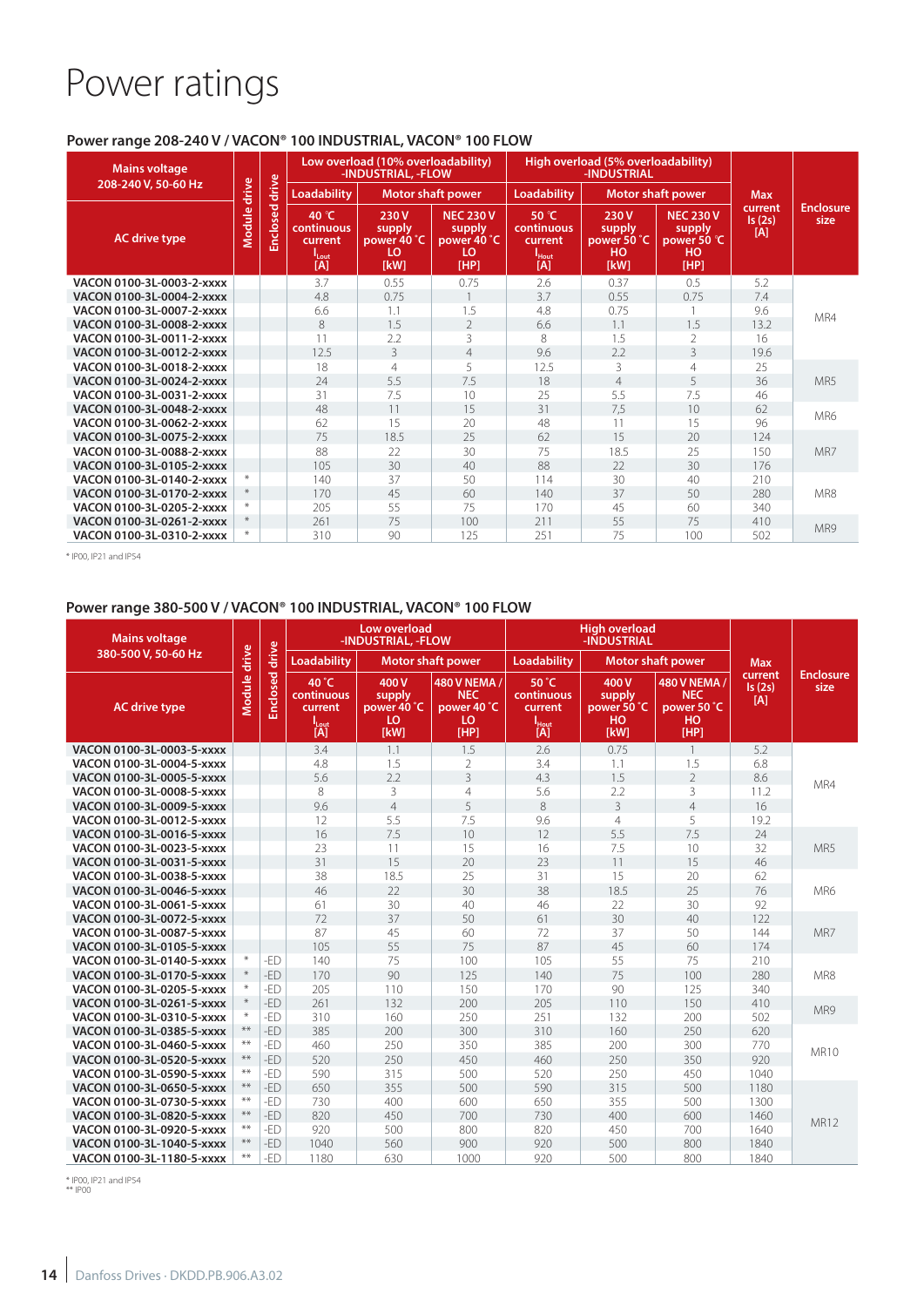### **Power range 525-600 V / VACON® 100 INDUSTRIAL, VACON® 100 FLOW**

| <b>Mains voltage</b><br>525-600 V, 50-60 Hz |                 |          |                                                                                                                      | Low overload<br>-INDUSTRIAL, -FLOW |                                                      | <b>High overload</b><br>-INDUSTRIAL                |            |                          |  |
|---------------------------------------------|-----------------|----------|----------------------------------------------------------------------------------------------------------------------|------------------------------------|------------------------------------------------------|----------------------------------------------------|------------|--------------------------|--|
|                                             |                 | drive    | Loadability                                                                                                          | <b>Motor shaft power</b>           | <b>Loadability</b>                                   | <b>Motor shaft power</b>                           | <b>Max</b> |                          |  |
| <b>AC drive type</b>                        | drive<br>Module | Enclosed | 40 $^{\circ}$ C<br>600 V<br>continuous<br>supply power<br>current<br>40 °C<br>LO<br><sup>1</sup> Lout<br>[A]<br>[HP] |                                    | 50 °C<br>continuous<br>current<br><b>Hout</b><br>[A] | 600V<br>supply power<br>50 °C<br><b>HO</b><br>[HP] |            | <b>Enclosure</b><br>size |  |
| VACON 0100-3L-0004-6-xxxx                   |                 |          | 3.9                                                                                                                  | 3                                  | 2.7                                                  | $\mathfrak{D}$                                     | 5.4        |                          |  |
| VACON 0100-3L-0006-6-xxxx                   |                 |          | 6.1                                                                                                                  | 5                                  | 3.9                                                  | 3                                                  | 7.8        | MR5                      |  |
| VACON 0100-3L-0009-6-xxxx                   |                 |          | 9                                                                                                                    | 7.5                                | 6.1                                                  | 5                                                  | 12.2       |                          |  |
| VACON 0100-3L-0011-6-xxxx                   |                 |          | 11                                                                                                                   | 10 <sup>2</sup>                    | 9                                                    | 7.5                                                | 18         |                          |  |
| VACON 0100-3L-0018-6-xxxx                   |                 |          | 18                                                                                                                   | 15                                 | 13.5                                                 |                                                    | 27         |                          |  |
| VACON 0100-3L-0022-6-xxxx                   |                 |          | 22                                                                                                                   | 20 <sup>°</sup>                    | 18                                                   | 15                                                 | 36         | MR6                      |  |
| VACON 0100-3L-0027-6-xxxx                   |                 |          | 27                                                                                                                   | 25                                 | 22                                                   | 20                                                 | 44         |                          |  |
| VACON 0100-3L-0034-6-xxxx                   |                 |          | 34                                                                                                                   | 30                                 | 27                                                   | 25                                                 | 54         |                          |  |
| VACON 0100-3L-0041-6-xxxx                   |                 |          | 41                                                                                                                   | 40                                 | 34                                                   | 30                                                 | 68         |                          |  |
| VACON 0100-3L-0052-6-xxxx                   |                 |          | 52                                                                                                                   | 50                                 | 41                                                   | 40                                                 | 82         | MR7                      |  |
| VACON 0100-3L-0062-6-xxxx                   |                 |          | 62                                                                                                                   | 60                                 | 52                                                   | 50                                                 | 104        |                          |  |
| VACON 0100-3L-0080-6-xxxx                   |                 |          | 80                                                                                                                   | 75                                 | 62                                                   | 60                                                 | 124        |                          |  |
| VACON 0100-3L-0100-6-xxxx                   |                 |          | 100                                                                                                                  | 100                                | 80                                                   | 75                                                 | 160        | MR8                      |  |
| VACON 0100-3L-0125-6-xxxx                   |                 |          | 125                                                                                                                  | 125                                | 100                                                  | 100                                                | 200        |                          |  |
| VACON 0100-3L-0144-6-xxxx                   |                 |          | 144                                                                                                                  | 150                                | 125                                                  | 125                                                | 250        | MR9                      |  |
| VACON 0100-3L-0208-6-xxxx                   |                 |          | 208                                                                                                                  | 200                                | 170                                                  | 150                                                | 340        |                          |  |

### **Power range 525-690 V / VACON® 100 INDUSTRIAL, VACON® 100 FLOW**

| <b>Mains voltage</b><br>525-690 V, 50-60 Hz<br><b>AC drive type</b> |        |                | Low overload<br>-INDUSTRIAL, -FLOW                                  |                                             |                                             |                                                            | <b>High overload</b><br>-INDUSTRIAL         |                                             |                          |                          |
|---------------------------------------------------------------------|--------|----------------|---------------------------------------------------------------------|---------------------------------------------|---------------------------------------------|------------------------------------------------------------|---------------------------------------------|---------------------------------------------|--------------------------|--------------------------|
|                                                                     |        |                | <b>Loadability</b>                                                  | <b>Motor shaft power</b>                    |                                             | <b>Motor shaft power</b><br>Loadability                    |                                             |                                             | <b>Max</b>               |                          |
|                                                                     |        | Enclosed drive | $40^{\circ}$ C<br>continuous<br>current<br>l <sub>Lout</sub><br>[A] | 690V<br>supply<br>power 40 °C<br>LO<br>[kW] | 600V<br>supply<br>power 40 °C<br>LO<br>[HP] | 50 °C<br>continuous<br>current<br>I <sub>Hout</sub><br>[A] | 690V<br>supply<br>power 50 °C<br>HO<br>[kW] | 600V<br>supply<br>power 50 °C<br>HO<br>[HP] | current<br>Is(2s)<br>[A] | <b>Enclosure</b><br>size |
| VACON 0100-3L-0007-7-xxxx                                           |        |                | 7.5                                                                 | 5.5                                         | 5                                           | 5.5                                                        | $\overline{4}$                              | 3                                           | 11                       |                          |
| VACON 0100-3L-0010-7-xxxx                                           |        |                | 10                                                                  | 7.5                                         | 7.5                                         | 7.5                                                        | 5.5                                         | 5                                           | 15                       |                          |
| VACON 0100-3L-0013-7-xxxx                                           |        |                | 13.5                                                                | 11                                          | 10                                          | 10                                                         | 7.5                                         | 7.5                                         | 20                       |                          |
| VACON 0100-3L-0018-7-xxxx                                           |        |                | 18                                                                  | 15                                          | 15                                          | 13.5                                                       | 11                                          | 10                                          | 27                       | MR6                      |
| VACON 0100-3L-0022-7-xxxx                                           |        |                | 22                                                                  | 18.5                                        | 20                                          | 18                                                         | 15                                          | 15                                          | 36                       |                          |
| VACON 0100-3L-0027-7-xxxx                                           |        |                | 27                                                                  | 22                                          | 25                                          | 22                                                         | 18.5                                        | 20                                          | 44                       |                          |
| VACON 0100-3L-0034-7-xxxx                                           |        |                | 34                                                                  | 30                                          | 30                                          | 27                                                         | 22                                          | 25                                          | 54                       |                          |
| VACON 0100-3L-0041-7-xxxx                                           |        |                | 41                                                                  | 37                                          | 40                                          | 34                                                         | 30                                          | 30                                          | 68                       |                          |
| VACON 0100-3L-0052-7-xxxx                                           |        |                | 52                                                                  | 45                                          | 50                                          | 41                                                         | 37                                          | 40                                          | 82                       | MR7                      |
| VACON 0100-3L-0062-7-xxxx                                           |        |                | 62                                                                  | 55                                          | 60                                          | 52                                                         | 45                                          | 50                                          | 104                      |                          |
| VACON 0100-3L-0080-7-xxxx                                           | $\ast$ | -ED            | 80                                                                  | 75                                          | 75                                          | 62                                                         | 55                                          | 60                                          | 124                      |                          |
| VACON 0100-3L-0100-7-xxxx                                           |        | -ED            | 100                                                                 | 90                                          | 100                                         | 80                                                         | 75                                          | 75                                          | 160                      | MR8                      |
| VACON 0100-3L-0125-7-xxxx                                           |        | -ED            | 125                                                                 | 110                                         | 125                                         | 100                                                        | 90                                          | 100                                         | 200                      |                          |
| VACON 0100-3L-0144-7-xxxx                                           |        | $-FD$          | 144                                                                 | 132                                         | 150                                         | 125                                                        | 110                                         | 125                                         | 250                      |                          |
| VACON 0100-3L-0170-7-xxxx                                           |        | -ED            | 170                                                                 | 160                                         | 150                                         | 144                                                        | 132                                         | 150                                         | 288                      | MR9                      |
| VACON 0100-3L-0208-7-xxxx                                           |        | -ED            | 208                                                                 | 200                                         | 200                                         | 170                                                        | 160                                         | 150                                         | 340                      |                          |
| VACON 0100-3L-0261-7-xxxx                                           | $**$   | -ED            | 261                                                                 | 250                                         | 250                                         | 208                                                        | 200                                         | 200                                         | 416                      |                          |
| VACON 0100-3L-0325-7-xxxx                                           | $**$   | $-FD$          | 325                                                                 | 315                                         | 300                                         | 261                                                        | 250                                         | 250                                         | 522                      | <b>MR10</b>              |
| VACON 0100-3L-0385-7-xxxx                                           | $***$  | -ED            | 385                                                                 | 355                                         | 400                                         | 325                                                        | 315                                         | 300                                         | 650                      |                          |
| VACON 0100-3L-0416-7-xxxx                                           | $**$   | -ED            | 416                                                                 | 400                                         | 450                                         | 385                                                        | 355                                         | 300                                         | 770                      |                          |
| VACON 0100-3L-0460-7-xxxx                                           | $**$   | -ED            | 460                                                                 | 450                                         | 450                                         | 416                                                        | 400                                         | 400                                         | 832                      |                          |
| VACON 0100-3L-0520-7-xxxx                                           | $**$   | -ED            | 520                                                                 | 500                                         | 500                                         | 460                                                        | 450                                         | 450                                         | 920                      |                          |
| VACON 0100-3L-0590-7-xxxx                                           | $***$  | -ED            | 590                                                                 | 560                                         | 600                                         | 520                                                        | 500                                         | 500                                         | 1040                     | <b>MR12</b>              |
| VACON 0100-3L-0650-7-xxxx                                           | $***$  | -ED            | 650                                                                 | 630                                         | 650                                         | 590                                                        | 560                                         | 600                                         | 1180                     |                          |
| VACON 0100-3L-0750-7-xxxx                                           | $**$   | -ED            | 750                                                                 | 710                                         | 700                                         | 650                                                        | 630                                         | 650                                         | 1300                     |                          |
| VACON 0100-3L-0820-7-xxxx                                           | $**$   | -ED            | 820                                                                 | 800                                         | 800                                         | 650                                                        | 630                                         | 650                                         | 1300                     |                          |

\* IP00 & IP21and IP54 \*\* IP00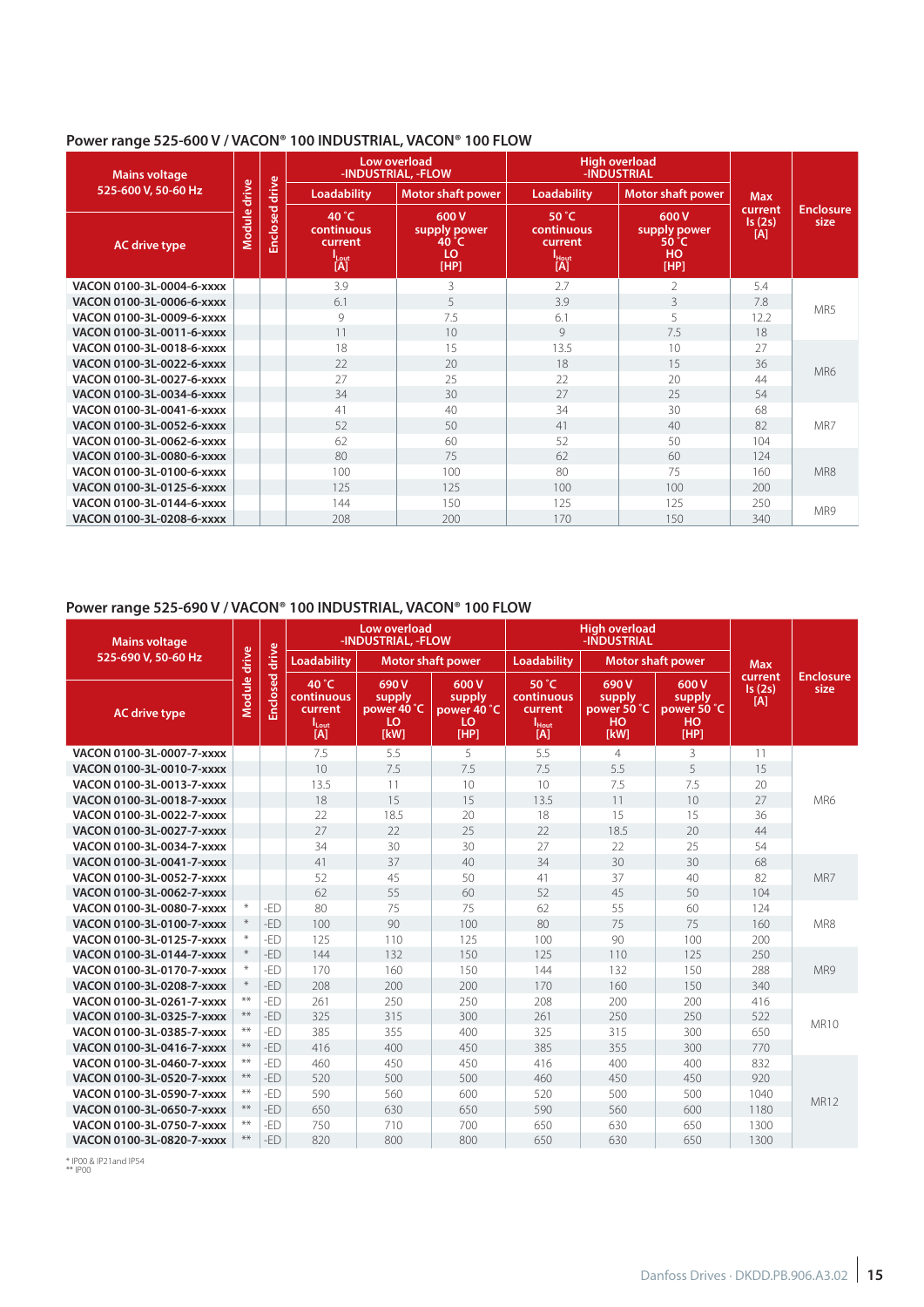# Technical data

### **VACON® 100 INDUSTRIAL, VACON® 100 FLOW**

| <b>Mains connection</b>   | Input voltage                 | 208-240 V; 380-500 V; 525-690 V                                                    |  |  |  |  |  |
|---------------------------|-------------------------------|------------------------------------------------------------------------------------|--|--|--|--|--|
|                           | Input frequency               | 50-60 Hz                                                                           |  |  |  |  |  |
| <b>Motor connection</b>   | Output voltage                | 0-Input voltage                                                                    |  |  |  |  |  |
|                           | Output frequency              | 0-320 Hz                                                                           |  |  |  |  |  |
| <b>Control connection</b> | 1/O                           | $2 \times$ AI, 6 x DI, 1 x AO, 10 Vref, 24 Vin, 2 x 24 Vout, 3 x RO or 2 x RO + TI |  |  |  |  |  |
|                           | <b>Fthernet</b>               | Modbus TCP/IP, BACnet IP, PROFINET, EtherNet/IP                                    |  |  |  |  |  |
|                           | <b>RS485</b>                  | Modbus RTU, Metasys N2, BACnet MSTP                                                |  |  |  |  |  |
| <b>Ambient conditions</b> | Ambient operating temperature | -10 °C-50 °C (-14 °F-122 °F), derating 1,5%/1 °C above 40 °C (104 °F)              |  |  |  |  |  |
|                           | Enclosure class               | IP21/UL Type 1 as standard                                                         |  |  |  |  |  |
|                           |                               | IP54/UL Type 12 as option                                                          |  |  |  |  |  |
|                           |                               | IP00 for frames MR8-MR12                                                           |  |  |  |  |  |
| <b>EMC</b>                | <i>Immunity</i>               | IEC 61800-3, first and second environment                                          |  |  |  |  |  |
|                           | Emissions                     | IEC 61800-3, Category C2                                                           |  |  |  |  |  |
|                           |                               | IEC 61800-3, Category C3 for IP00 modules and enclosed drives                      |  |  |  |  |  |
| <b>Functional safety</b>  | Safe Torque Off               | Option board OPT-BJ                                                                |  |  |  |  |  |

### Dimensions

### **VACON® 100 INDUSTRIAL, VACON® 100 FLOW**

|               | IP21 and IP54     |                                |      |              | IP <sub>00</sub>  |                                  |        |              | <b>Enclosed drive IP21 and IP54</b> |                                |     |                           |  |  |
|---------------|-------------------|--------------------------------|------|--------------|-------------------|----------------------------------|--------|--------------|-------------------------------------|--------------------------------|-----|---------------------------|--|--|
| Frame<br>size | WxHxD             |                                |      | Weight       | WxHxD             |                                  | Weight |              | WxHxD                               |                                |     | Weight                    |  |  |
|               | <i>inch</i><br>mm |                                | kg   | $\mathbf{I}$ | mm                | <i>inch</i>                      | kg     | $\mathbf{I}$ | mm                                  | inch                           | kg  | $\mathsf{I}^{\mathsf{b}}$ |  |  |
| MR4           | 128 x 328 x 190   | $5 \times 12.9 \times 7.5$     | 6    | 13.2         |                   |                                  |        |              |                                     |                                |     |                           |  |  |
| MR5           | 144 x 419 x 214   | $5.7 \times 16.5 \times 8.4$   | 10   | 22           |                   |                                  |        |              |                                     |                                |     |                           |  |  |
| MR6           | 195 x 557 x 229   | $7.7 \times 21.9 \times 9$     | 20   | 44.1         |                   |                                  |        |              |                                     |                                |     |                           |  |  |
| MR7           | 237 x 660 x 259   | $9.3 \times 26 \times 10.2$    | 37.5 | 82.7         |                   |                                  |        |              |                                     |                                |     |                           |  |  |
| MR8           | 290 x 966 x 343   | $11.4 \times 38 \times 13.5$   | 66   | 146          | 290 x 794 x 343   | $11.4 \times 31.3 \times 13.5$   | 62     | 137          | $406 \times 2100 \times 600$        | $16.0 \times 82.7 \times 23.6$ | 200 | 440                       |  |  |
| MR9           | 480 x 1150 x 365  | $18.9 \times 45.3 \times 14.4$ | 120  | 264          | 480 x 840 x 365   | $18.9 \times 33.1 \times 14.4$   | 104    | 228          | $606 \times 2100 \times 600$        | 23.9 x 82.7 x 23.6             | 270 | 595                       |  |  |
| <b>MR10</b>   |                   |                                |      |              | 508 x 980 x 525*  | $20.0 \times 38.6 \times 20.7$ * | 205    | 452          | 606 x 2100 x 600                    | 23.9 x 82.7 x 23.6             | 420 | 925                       |  |  |
| <b>MR12</b>   |                   |                                |      |              | 1016 x 980 x 525* | $40.0 \times 38.6 \times 20.7$ * | 410    | 905          | $1212 \times 2100 \times 600$       | $47.7 \times 82.7 \times 23.6$ | 850 | 1870                      |  |  |

\* without options module

### Documentation options

| <b>Factory</b> | <b>Description</b>                                                     | <b>Factory</b><br>options | <b>Documentation language</b><br>(availability varies with product) |
|----------------|------------------------------------------------------------------------|---------------------------|---------------------------------------------------------------------|
| options        |                                                                        |                           |                                                                     |
| +DPAP          | Full manuals supplied<br>(Default for enclosed drives and IP00 drives) | $+$ DLGR                  | Greek                                                               |
|                |                                                                        | +DLHU                     | Hungarian                                                           |
| $+$ DQCK       | Only Quick Guide manuals supplied<br>(Default for wall-mount drives)   | $+DLIT$                   | Italian                                                             |
| $+$ DNOT       | User documentation not included                                        | $+$ DLLT                  | Lithuanian                                                          |
| <b>Factory</b> | <b>Documentation language</b>                                          | $+$ DLLV                  | Latvian                                                             |
| options        | (availability varies with product)                                     | $+DLNL$                   | Dutch                                                               |
| $+$ DLUK       | English (included as default)                                          | $+DLNO$                   | Norwegian                                                           |
| $+DLBR$        | Portuguese (Brazilian version)                                         | $+DLPL$                   | Polish                                                              |
| $+$ DLCN       | Chinese                                                                | $+$ DLPT                  | Portuguese                                                          |
| $+DLCZ$        | Czech                                                                  | $+DLRO$                   | Romanian                                                            |
| +DLDE          | German                                                                 | $+DLRU$                   | Russian                                                             |
| $+$ DLDK       | Danish                                                                 | $+DLSE$                   | Swedish                                                             |
| $+DLEE$        | Estonian                                                               | $+$ DLSI                  | Slovenian                                                           |
| $+DLES$        | Spanish                                                                | $+DLSK$                   | Slovak                                                              |
| $+$ DLFI       | Finnish                                                                | $+DLTR$                   | Turkish                                                             |
| $+$ DLFR       | French                                                                 |                           |                                                                     |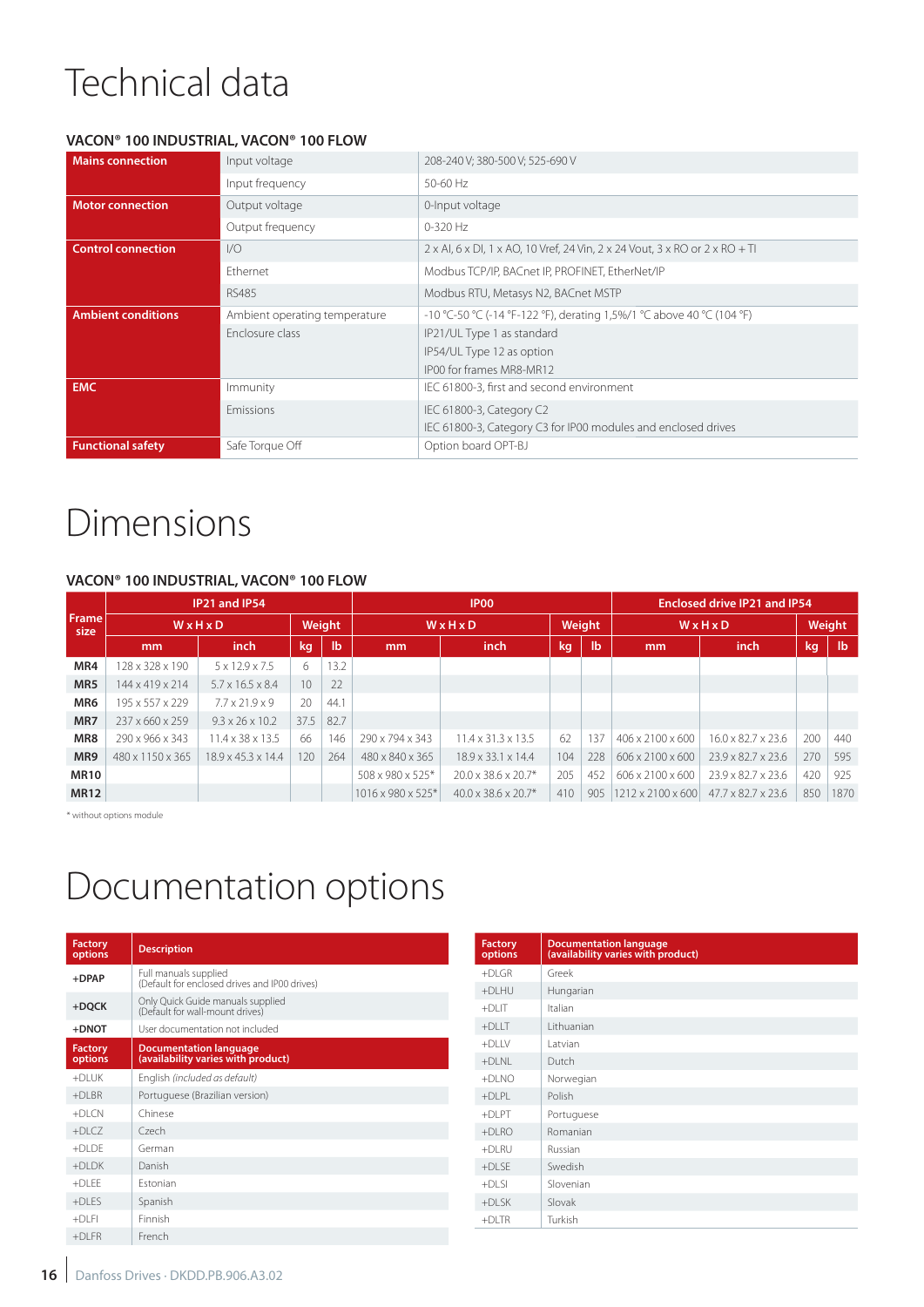# Options

### **VACON® 100 INDUSTRIAL, VACON® 100 FLOW**

|                          |                                                                                                     |                                                                                                                         |                                                                                      |    |    | Option slot        |   |                                   | AC drive                           |                 |
|--------------------------|-----------------------------------------------------------------------------------------------------|-------------------------------------------------------------------------------------------------------------------------|--------------------------------------------------------------------------------------|----|----|--------------------|---|-----------------------------------|------------------------------------|-----------------|
| <b>Factory</b><br>option | Loose option                                                                                        |                                                                                                                         | <b>Description</b>                                                                   | В  | c  | D                  | Ε | <b>VACON</b><br>100<br>INDUSTRIAL | <b>VACON</b><br>100<br><b>FLOW</b> | <b>Enclosed</b> |
| I/O options              |                                                                                                     |                                                                                                                         |                                                                                      |    |    |                    |   |                                   |                                    |                 |
|                          | OPT-F3-V<br>Standard I/O board: 2 x AI, 6 x DI, 1 x AO, 10 Vref, 24 Vin, 2 x 24 Vout, RS485, 3 x RO |                                                                                                                         |                                                                                      |    |    |                    |   |                                   |                                    |                 |
| $+SBF4$                  | OPT-F4-V                                                                                            | Optional I/O board: 2 x AI, 6 x DI, 1 x AO, 10 Vref, 24 Vin, 2 x 24 Vout, RS485,<br>2 x RO, Thermistor input            | п                                                                                    |    |    |                    |   |                                   |                                    |                 |
| $+S$ B1*                 | OPT-B1-V                                                                                            | 6 x DI / DO, programmable                                                                                               |                                                                                      |    | п  | П                  | п |                                   |                                    |                 |
| $+S_B^2$                 | OPT-B2-V                                                                                            | 2 x RO, Thermistor input                                                                                                |                                                                                      |    | п  | п                  | ٠ | п                                 |                                    |                 |
| $+S_B4*$                 | OPT-B4-V                                                                                            | $1 \times$ Al, $2 \times$ AO (isolated)                                                                                 |                                                                                      |    | ×. | П                  | п | ш                                 |                                    |                 |
| $+S_B5*$                 | OPT-B5-V                                                                                            | $3 \times RO$                                                                                                           |                                                                                      |    | ■  | ■                  | п |                                   |                                    |                 |
| $+S_B9*$                 | OPT-B9-V                                                                                            | 1 x RO, 5 x DI (42-240 VAC)                                                                                             |                                                                                      |    | п  | П                  | п |                                   |                                    |                 |
| $+S$ _BF*                | OPT-BF-V                                                                                            | $1 \times$ AO, $1 \times$ DO, $1 \times$ RO                                                                             |                                                                                      |    | п  | П                  | п | п                                 | ٠                                  |                 |
| $+S$ _BH*                | OPT-BH-V                                                                                            | 3 x Temp sensor inputs (PT100, PT1000, KTY84-130, KTY84-150, KTY84-131, NI1000)                                         |                                                                                      |    | o. | E                  | п |                                   |                                    |                 |
|                          | <b>Communication options</b>                                                                        |                                                                                                                         |                                                                                      |    |    |                    |   |                                   |                                    |                 |
| $+FBIE$<br>$+S_C4*$      | OPT-C4-V                                                                                            | LonWorks                                                                                                                | Industrial Ethernet protocols: PROFINET IO and EtherNet/IP (software option onboard) |    |    | П                  | п |                                   |                                    |                 |
| $+S_E3*$                 | OPT-E3-V                                                                                            | PROFIBUS DPV1                                                                                                           |                                                                                      |    |    | п                  | п |                                   |                                    |                 |
| $+S_E5*$                 | OPT-E5-V                                                                                            | PROFIBUS DPV1 (D9)                                                                                                      |                                                                                      |    |    | п                  | п | п                                 | ٠                                  |                 |
| $+5\_E6*$                | OPT-E6-V                                                                                            | CANopen                                                                                                                 |                                                                                      |    |    | Г                  | п |                                   |                                    |                 |
| $+S_E7*$                 | OPT-E7-V                                                                                            | DeviceNet                                                                                                               |                                                                                      |    |    | п                  | п | п                                 | г                                  |                 |
| $+S$ <sub>_EC</sub> *    | OPT-EC-V                                                                                            | <b>EtherCAT</b>                                                                                                         |                                                                                      |    |    | П                  | п |                                   |                                    |                 |
| Other options            |                                                                                                     |                                                                                                                         |                                                                                      |    |    |                    |   |                                   |                                    |                 |
| $+S$ _BJ*                | OPT-BJ-V                                                                                            | Safe Torque Off (STO) / Safe Stop 1 (SS1) / ATEX                                                                        |                                                                                      |    |    |                    |   | п                                 |                                    |                 |
| $+$ HMTX                 | VACON-PAN-HMTX-MK01                                                                                 | Text keypad                                                                                                             |                                                                                      |    |    |                    |   |                                   |                                    |                 |
| +HMPA                    | PAN-HMPA-MK01                                                                                       | Panel adapter IP54 (dummy keypad)                                                                                       |                                                                                      |    |    |                    |   |                                   |                                    |                 |
| $+$ SRBT<br>$+IP54$      |                                                                                                     | Real time clock battery<br>IP54 enclosure; loose option also available for frames MR4, MR5, MR6                         |                                                                                      |    |    |                    |   |                                   |                                    |                 |
| $+$ IP00                 | VACON-ENC-IP54-MR04/05/06                                                                           | IP00 available for frames MR8-MR12                                                                                      |                                                                                      |    |    |                    |   |                                   |                                    |                 |
| +EMC4                    |                                                                                                     | Change to EMC-level C4 for IT networks                                                                                  |                                                                                      |    |    |                    |   |                                   |                                    |                 |
| +DBIN                    |                                                                                                     | Internal integrated dynamic braking MR7-MR12                                                                            |                                                                                      |    |    |                    |   |                                   |                                    |                 |
| $+QFLG$                  | ENC-QFLG-MR04/05/06/07                                                                              | Flange mounting MR4-MR7 / MR8 IP00 / MR9 IP00                                                                           |                                                                                      |    |    |                    |   |                                   |                                    |                 |
| $+QDSS$                  |                                                                                                     | Loose option available for frames MR4-MR7<br>Drive supply switch for MR4-MR7 (IP54) and MM4-MM6                         |                                                                                      |    |    |                    |   |                                   |                                    |                 |
| $+QGLC$                  |                                                                                                     | Conduit plate with inch holes, MR4-MR9                                                                                  |                                                                                      |    |    |                    |   |                                   |                                    |                 |
| +EMAR                    |                                                                                                     | Marine construction                                                                                                     |                                                                                      |    |    |                    |   |                                   |                                    |                 |
| +POCM                    |                                                                                                     | Integrated Common mode filter for IP00 frames MR10 and MR12                                                             |                                                                                      |    |    |                    |   |                                   |                                    |                 |
| +PODU                    | <b>ENC-QMMF-MM04/05/06</b>                                                                          | and enclosed drives<br>Integrated dU/dt filter for IP00 frames MR10 and MR12 and enclosed drives                        |                                                                                      |    |    |                    |   |                                   |                                    |                 |
| $+PCTB$                  |                                                                                                     |                                                                                                                         |                                                                                      |    |    |                    |   |                                   |                                    |                 |
|                          | External power connection block for IP00 frames MR10 and MR12<br><b>Kits and cables</b>             |                                                                                                                         |                                                                                      |    |    |                    |   |                                   |                                    |                 |
|                          |                                                                                                     | VACON 100 door mounting kit, xx = cable lengths                                                                         |                                                                                      |    |    |                    |   |                                   |                                    |                 |
|                          | VACON-PAN-HMDR-MK01-xx                                                                              | NM (no cable), 2M, 3M, 6M, 15M (2, 3, 6, 15 meter)                                                                      |                                                                                      |    |    |                    |   |                                   |                                    |                 |
|                          | VACON-PAN-HMHH-MK01                                                                                 | Hand held panel kit, VACON brand                                                                                        |                                                                                      |    |    |                    |   |                                   |                                    |                 |
|                          | CAB-USB/RS485                                                                                       | PC cable for SW tools, USB to RS-485, cable length 3 m                                                                  |                                                                                      |    |    |                    |   |                                   |                                    |                 |
|                          | VACON-ENC-IN12-MR0x                                                                                 | Type 12 kit, $0x$ = enclosure sizes (04, 05, 06)                                                                        |                                                                                      |    |    |                    |   |                                   |                                    |                 |
|                          |                                                                                                     | * Replace'_'with preferred option slot (Example +SCB5 means option board B5 will installed to option slot C in factory) |                                                                                      |    |    |                    |   |                                   | <b>AC drive</b>                    |                 |
| Factory                  |                                                                                                     |                                                                                                                         |                                                                                      |    |    | <b>Option slot</b> |   |                                   |                                    |                 |
| option                   | <b>Enclosed drive option description</b>                                                            |                                                                                                                         | Group                                                                                | B. | c  | D                  | Ε | <b>VACON</b><br>100               | <b>VACON</b><br>100                | <b>Enclosed</b> |
|                          |                                                                                                     |                                                                                                                         |                                                                                      |    |    |                    |   | <b>INDUSTRIAL</b><br>п            | <b>FLOW</b>                        |                 |
| +CAMH<br>+CACH           | Motor heater control<br>Cabinet heater                                                              |                                                                                                                         | Auxiliary equipment                                                                  |    |    |                    |   | г                                 | ٠<br>п                             |                 |
| +CACL                    | Cabinet light                                                                                       |                                                                                                                         |                                                                                      |    |    |                    |   |                                   | п                                  |                 |
| $+$ CAPT                 | Auxiliary voltage transformer                                                                       |                                                                                                                         | Cabinet power supply for accessories                                                 |    |    |                    |   | ٠                                 | ٠                                  |                 |
| +CAPD                    | 24 V DC power supply                                                                                |                                                                                                                         |                                                                                      |    |    |                    |   |                                   | п                                  |                 |
| $+CAPS$                  | AC customer socket                                                                                  |                                                                                                                         |                                                                                      |    |    |                    |   |                                   | ٠                                  |                 |
| +CDLP                    | Signal lights and reset button                                                                      |                                                                                                                         | Door-mounted options                                                                 |    |    |                    |   | п                                 | п                                  |                 |
| $+CTID$                  | Extended I/O terminals                                                                              |                                                                                                                         | Control terminals                                                                    |    |    |                    |   | п                                 | г                                  |                 |
| +CAPU                    | Auxiliary AC supply terminals                                                                       |                                                                                                                         |                                                                                      |    |    |                    |   |                                   |                                    |                 |
| $+CPSO$                  | STO with emergency stop push button on door<br>SS1 with emergency stop push                         |                                                                                                                         | Protection devices                                                                   |    |    |                    |   | ٠                                 | ٠                                  | п               |
| $+CPS1$                  | button on door                                                                                      |                                                                                                                         |                                                                                      |    |    |                    |   |                                   |                                    |                 |
| $+CPSB$                  | Emergency switch off                                                                                |                                                                                                                         |                                                                                      |    |    |                    |   |                                   |                                    |                 |
| $+$ CPIF                 | Insulation monitoring                                                                               |                                                                                                                         |                                                                                      |    |    |                    |   | п                                 | п                                  |                 |
| $+C$ IFD                 | AC fuses and fuse switch                                                                            |                                                                                                                         | Input devices                                                                        |    |    |                    |   | ٠                                 | ٠                                  |                 |
| $+CICO$                  | Input contactor                                                                                     |                                                                                                                         |                                                                                      |    |    |                    |   |                                   | п                                  |                 |
| $+$ CHIT                 | Input cabling from top<br>Output cabling from top                                                   |                                                                                                                         | Cabeling options                                                                     |    |    |                    |   |                                   | г                                  |                 |
| $+$ CHOT<br>$+CHCT$      | Cabling from top                                                                                    |                                                                                                                         |                                                                                      |    |    |                    |   |                                   |                                    |                 |
| $+$ CHPH                 | Base plinth 200 mm                                                                                  |                                                                                                                         | Base plinth options                                                                  |    |    |                    |   | п                                 | п                                  |                 |
| $+CHCB$                  | Back channel cooling                                                                                |                                                                                                                         | Cooling options                                                                      |    |    |                    |   | п                                 | п                                  | ■               |
| +GAUL                    | UL listed version                                                                                   |                                                                                                                         | Approvals                                                                            |    |    |                    |   | п                                 | ٠                                  | ٠               |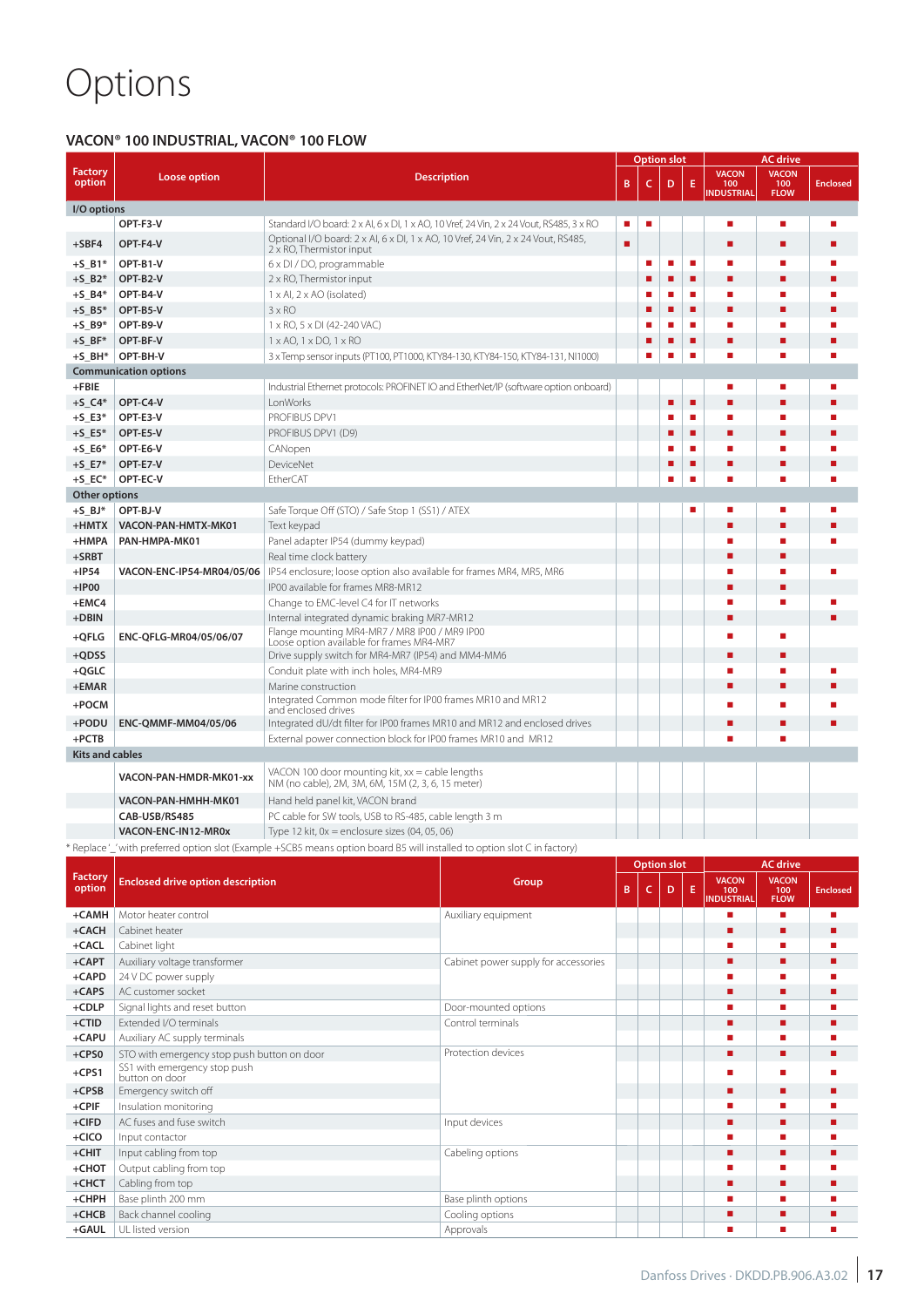# Options

### **VACON® 100 INDUSTRIAL, VACON® 100 FLOW**

|                   |                               |                                                                      |       |   | <b>Option slot</b> |              |    | <b>AC</b> drive                          |                                    |                 |
|-------------------|-------------------------------|----------------------------------------------------------------------|-------|---|--------------------|--------------|----|------------------------------------------|------------------------------------|-----------------|
| Factory<br>option | <b>Enclosed drive options</b> | <b>Description</b>                                                   | Group | B |                    | $\mathbf{D}$ | F. | <b>VACON</b><br>100<br><b>INDUSTRIAL</b> | <b>VACON</b><br>100<br><b>FLOW</b> | <b>Enclosed</b> |
|                   | Software language package:    |                                                                      |       |   |                    |              |    |                                          |                                    |                 |
| $+$ FL01          |                               | English, German, Finnish, Swedish, Italian, French                   |       |   |                    |              |    |                                          |                                    |                 |
| $+$ FL02          |                               | English, German, Finnish, Swedish, Danish, Norwegian                 |       |   |                    |              |    |                                          |                                    |                 |
| $+$ FL03          |                               | English, Italian, French, Spanish, Portuguese Brazil, Dutch, Greek   |       |   |                    |              |    |                                          |                                    |                 |
| $+$ FL04          |                               | English, German, Polish, Russian, Czech, Slovak, Lithuanian, Latvian |       |   |                    |              |    |                                          |                                    |                 |
| $+$ FL05          |                               | English, German, Estonian, Hungarian, Romanian, Turkish              |       |   |                    |              |    |                                          |                                    |                 |
| $+$ FL06          |                               | English, Chinese, Russian, Korean                                    |       |   |                    |              |    |                                          |                                    |                 |
| $+$ FL07          |                               | English, German, Slovenian, Croatian, Serbian, Bulgarian             |       |   |                    |              |    |                                          |                                    |                 |

# Type code key

### **VACON® 100 INDUSTRIAL, VACON® 100 FLOW**

| <b>VACON0100</b> | 3L | 0310                                                                                                                   | 5 | <b>ED</b>                                                                                                                                             | <b>FLOW</b> | <b>R02</b> | $+IP54$ |
|------------------|----|------------------------------------------------------------------------------------------------------------------------|---|-------------------------------------------------------------------------------------------------------------------------------------------------------|-------------|------------|---------|
|                  |    |                                                                                                                        |   |                                                                                                                                                       |             |            |         |
| <b>VACON0100</b> |    | <b>Product range</b><br>VACON 100                                                                                      |   |                                                                                                                                                       |             |            |         |
| 3L               | u. | Three-phase input                                                                                                      |   |                                                                                                                                                       |             |            |         |
| 0310             |    | <b>Drive rating in Ampere</b><br>e.g. $0310 = 310$ A                                                                   |   |                                                                                                                                                       |             |            |         |
| 5                |    | Supply voltage<br>$2 = 208 - 240V$<br>$4 = 380 - 480 V$<br>$5 = 380 - 500 V$<br>$6 = 525 - 600 V$<br>$7 = 525 - 690 V$ |   |                                                                                                                                                       |             |            |         |
| <b>ED</b>        |    | <b>Enclosure type</b><br>$(empty)$ = Drive module<br>$ED =$ Fnclosed drive                                             |   |                                                                                                                                                       |             |            |         |
| <b>FLOW</b>      |    | Drive type                                                                                                             |   | $(\text{empty})$ = VACON <sup>®</sup> 100 INDUSTRIAL, for multi-purpose applications<br><b>FLOW</b> = VACON 100 FLOW, for intelligent process control |             |            |         |
| <b>R02</b>       |    | <b>Regional code</b><br>$(empty) = International$<br>$RO2 = North America$                                             |   |                                                                                                                                                       |             |            |         |
| <b>IP54</b>      |    | $+IP54 = IP54$ enclosure                                                                                               |   | Please refer to option chart for available options.                                                                                                   |             |            |         |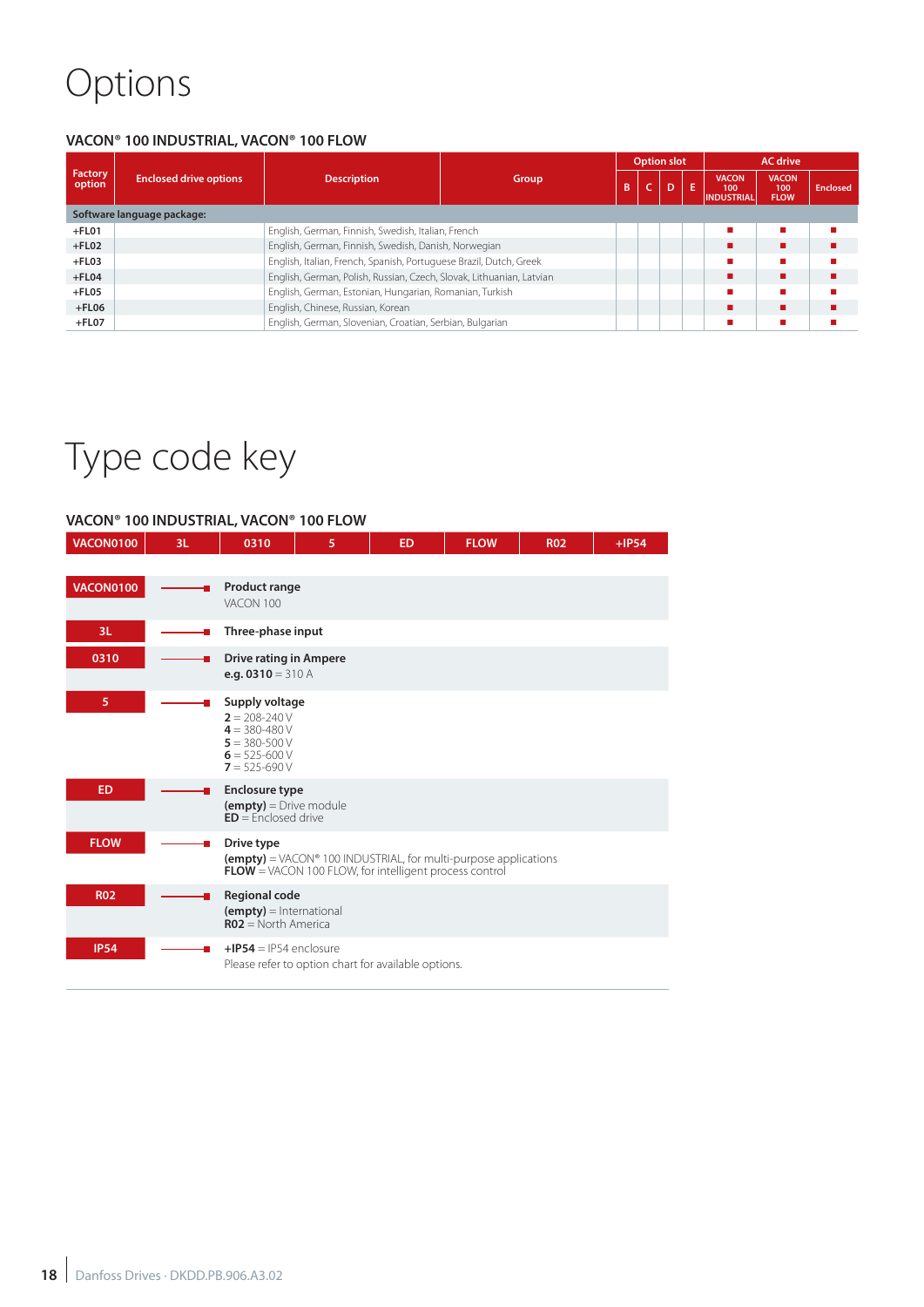### **100 reasons to choose VACON® 100**

G

 $\sim$ 

**SH** 

This one-drive-for-all-applications makes VACON 100 your easy, economical solution to improved process control and energy savings.